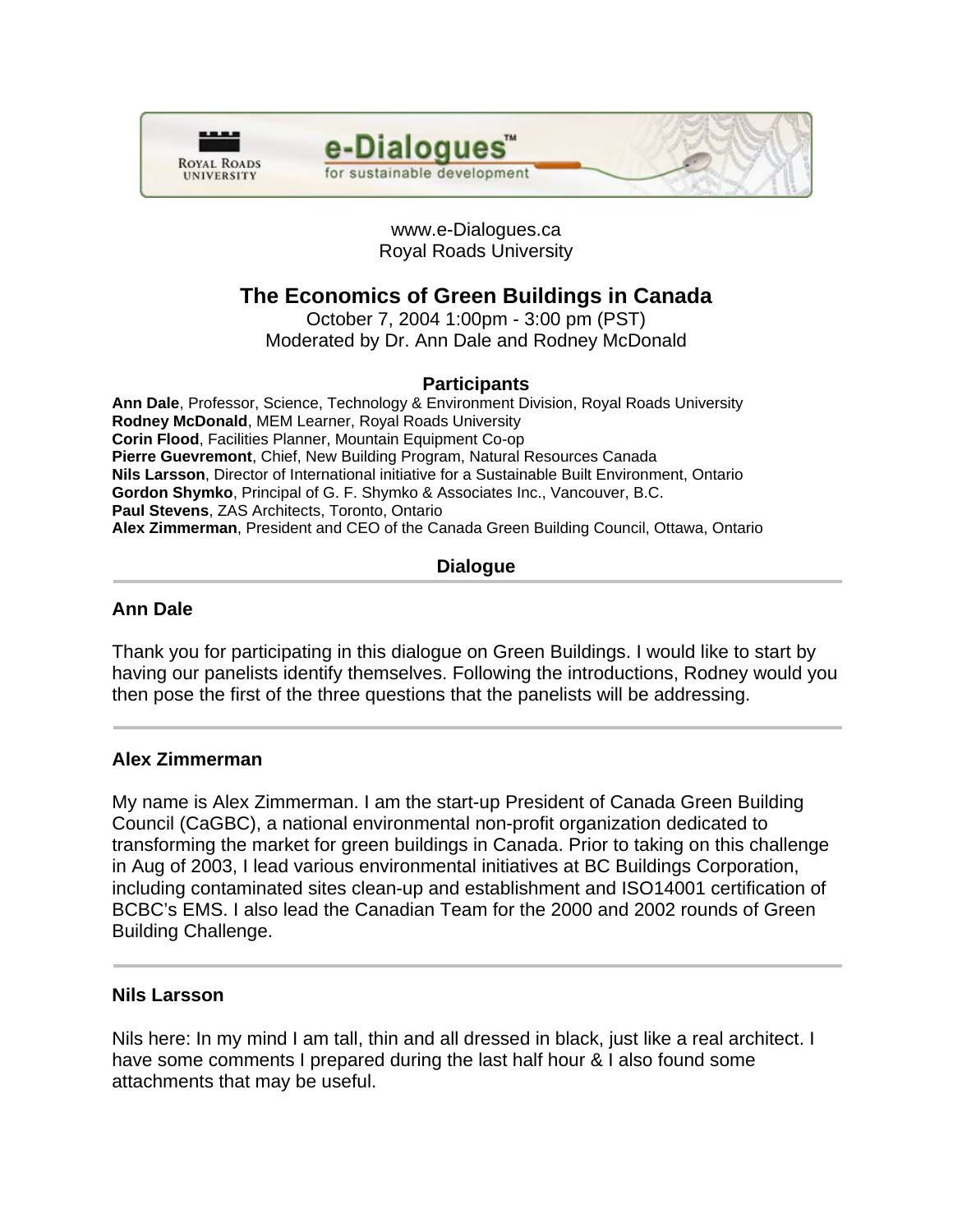## **Pierre Guevremont**

My name is Pierre Guèvremont. I am with Natural Resources Canada in Ottawa as Chief, New Buildings Program of the Buildings Division of the Office of Energy Efficiency. We deliver an incentive program called the Commercial Building Incentive Program (CBIP) which provides incentives for the design of new energy efficient commercial and institutional buildings.

## **Paul Stevens**

Good afternoon from Toronto. I trust that our collective experiences will generate some interesting discussion and comparisons. As an architect in private practice, since the early 1990's we have attempted to push the boundaries of sustainable design, primarily in the public sector. Some experiences I hope to share today.

# **Corin Flood**

Good afternoon from the sunny interior, my name is Corin Floor and I presently work for Mountain Equipment Co-op managing their building program (but will shortly be working for reSource Rethinking Building, a developer and consultancy primarily engaged in multi-unit residential development of the greener sort. They develop their own projects and provide consulting services to developers and land owners).

# **Gordon Shymko**

Hello. I am the principal of G. F. Shymko & Associates Inc., an engineering consulting firm specializing in energy and environmental engineering for commercial/institutional buildings. Among other things, I have a fair amount of experience with C-2000 and CBIP, and I am currently a member of the GBC/SB05 Canadian Team.

Not to take the easy way out, but I concur with Alex, who concurs with Ray's definition of a green building.

# **Rodney McDonald**

Good afternoon from Winnipeg,

As you know this e-dialogue is part of my Masters research and a way for me to tap into some of the best green building minds in the country. Let's start with the first question:

How do you define a green building?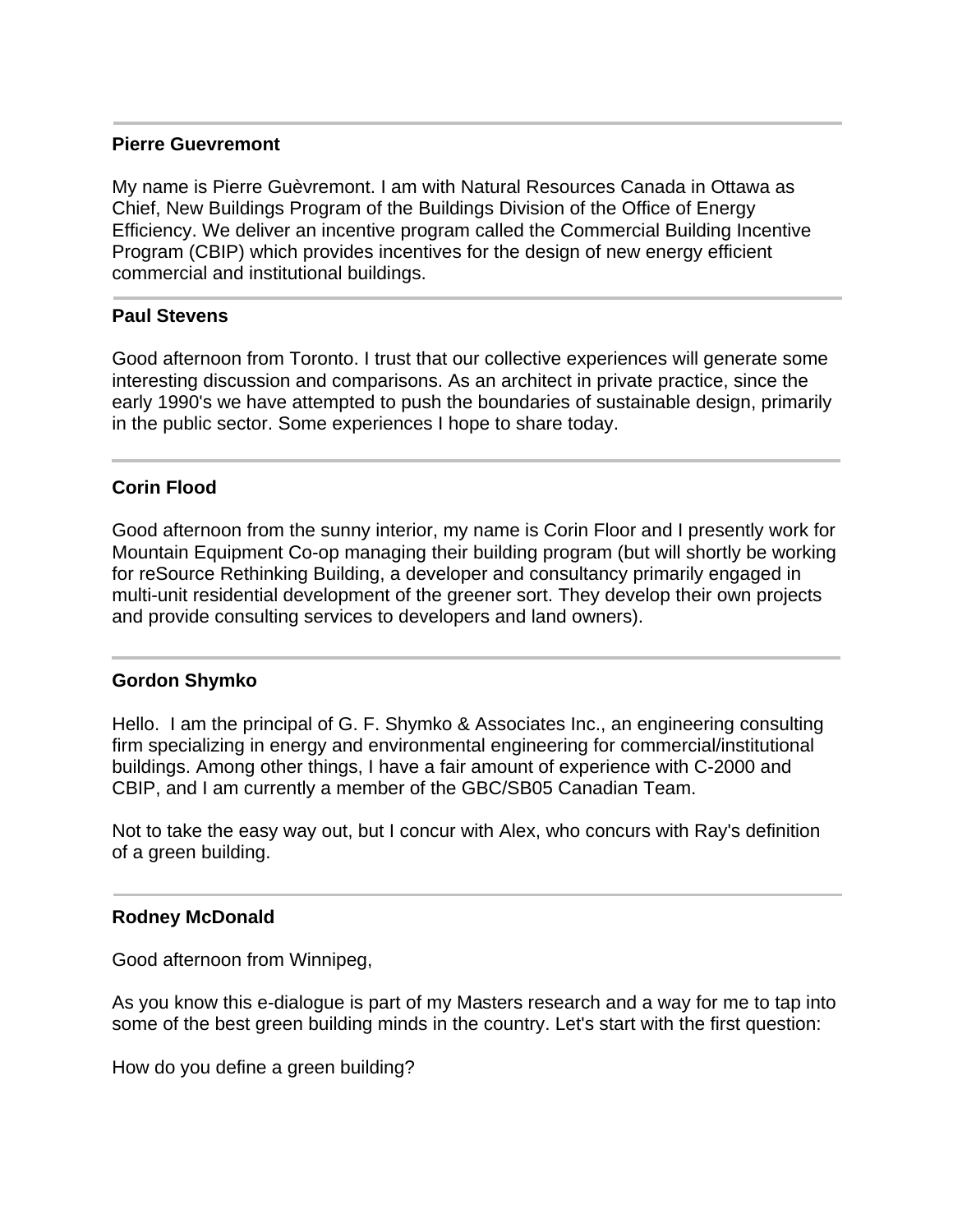# **Alex Zimmerman**

I like the definition given by Dr Ray Cole of UBC (and I am paraphrasing here): A green building is one that shows a significant advance over current practice and which share key characteristics such as:

- radically reduced energy consumption,
- improved resource efficiency,
- reduced environmental impacts,
- improved indoor environment,
- less impact on local infrastructure,
- easier to manage,
- enhanced marketability and asset value, and

which used a different design process to get there.

## **Pierre Guevremont**

I like the LEED definition of 'design, construct and operate in a manner that is environmentally responsible, profitable, and healthy places to live and work'.

## **Nils Larsson**

Here is mine:

Green v. Sustainable building

Green building covers a wide range of issues related to environmental performance. Sustainable building extends this to include consideration of some social and economic issues. For example, the new version of the GBTool assessment framework includes the following social and economic issues areas:

Cost and Economics

- G1.1 Life-cycle cost
- G1.2 Planned measures to minimize construction cost
- G1.3 Measures planned for minimization of operating and maintenance cost
- G1.4 Measures planned for affordability of residential rental or cost levels
- G1.5 Planned measures to maximize support of Local Economy
- G1.6 Planned measures to minimize Externality costs not yet operational

Social Aspects

G2.1 Planned measures to minimize construction accidents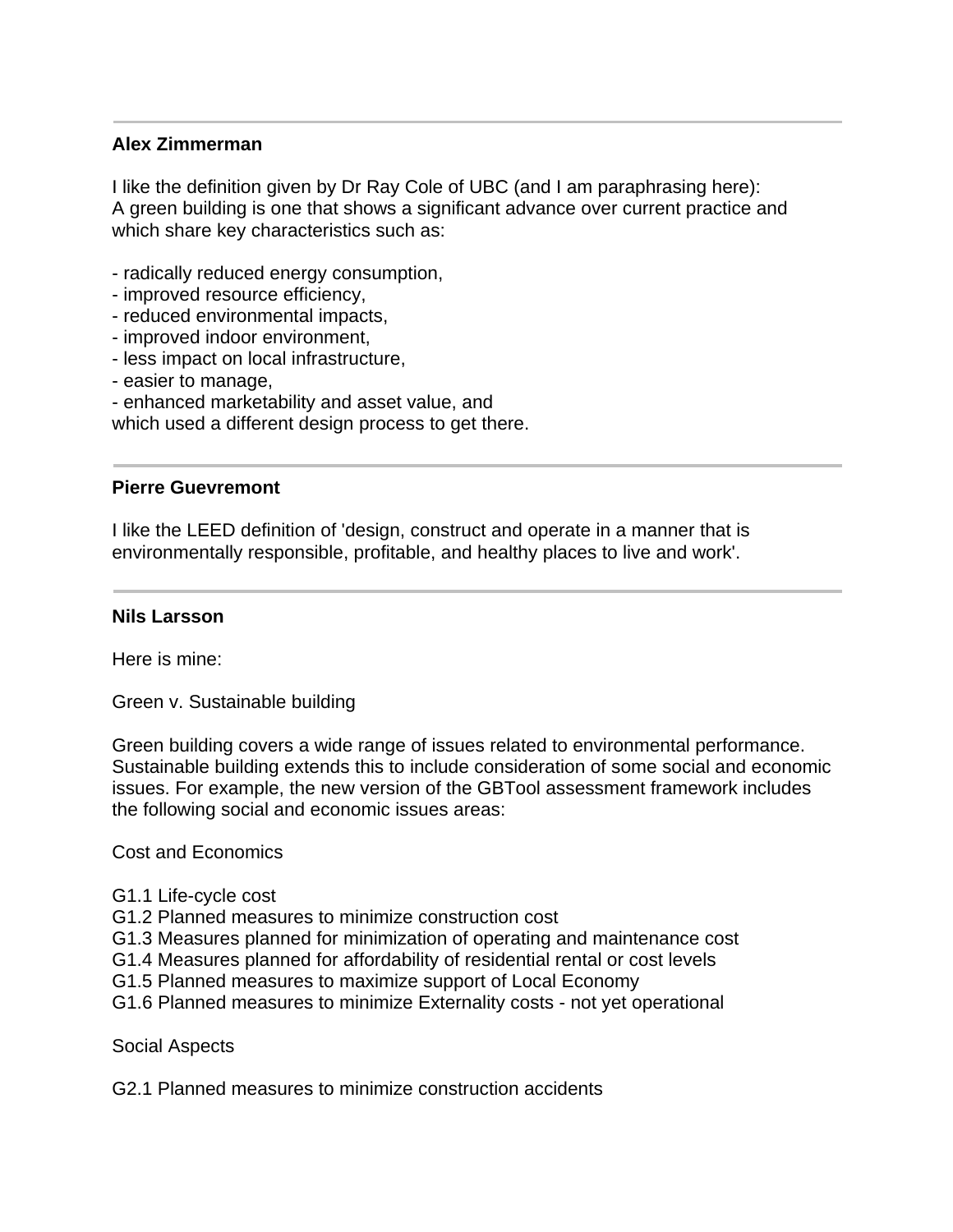G2.2 Measures planned to maximize security for building users

G2.3 Access for physically handicapped persons

G2.4 Access to direct sunlight from living areas of dwelling units

- G2.5 Access to private open space from dwelling units
- G2.6 Visual privacy from the exterior in principal areas of dwelling units

G2.7 Access to views from work areas

Regarding Alex's quote from Ray Cole: I disagree that following is part of a green building definition - it is an element that makes a green building more likely, but one could have a brilliant architect following a normal design process who could produce a green building.

# **Rodney McDonald**

Do others also see a difference between "green building" and "sustainable building".

What is the difference?

## **Nils Larsson**

Sustainable building includes a range of social and economic considerations.

# **Alex Zimmerman**

Regarding the difference between green and sustainable, I agree that buildings need to do a better job of considering the other two legs of the sustainability stool, as it were.

However, I think it depends on whether you take the view that sustainability is a destination or a journey. I believe that sustainability is ultimately a destination, albeit one that is not yet well defined. In that light, I don't think sustainability really makes sense at a building level. At a global level certainly, a continental level probably, at a country or bioregional level, perhaps, at a municipality, neighborhood or building level, I don't think so. Buildings are too interconnected to their surrounding infrastructure to carry the weight of "sustainable" We might speak usefully of restorative as a worthwhile goal for buildings rather than sustainable.

# **Gordon Shymko**

At the risk of bringing personal perceptions into the discussion, I have become a bit sensitive to "green" to the extent that it seems to have taken on arguably distasteful marketing connotations in some circles. Sustainability to me seems to be a much more robust and comprehensive descriptor.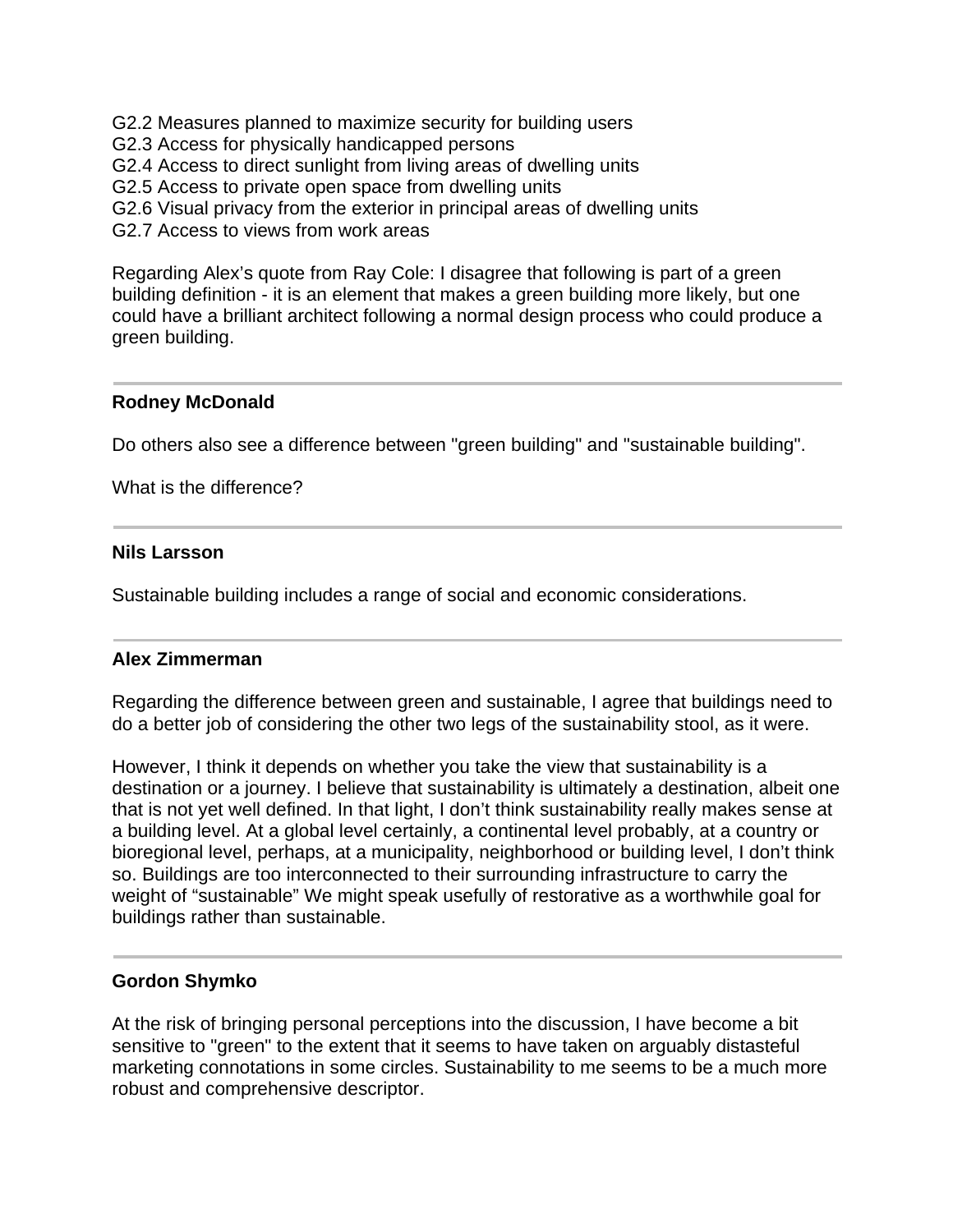# **Ann Dale**

Alex, can you then expand on your meaning of 'restorative'?

## **Alex Zimmerman**

Restorative. What I mean is that even the best of buildings that we build now, either green or sustainable, really only do things less badly. They still generally degrade their local environments, they usually pollute the water to some degree, they usually use virgin materials and so on. As a goal, I think we need to take the closed systems approach and look to build buildings/systems that generate and perhaps export their energy, where the water leaving the building is cleaner than that going in, where they create habitat for nature.

# **Corin Flood**

I think Alex just hit the nail on the head, so to speak, buildings can only do so much, its behavioral change that will make the biggest difference. I am currently involved in a residential project that has underground parking that will be built at significant expense and based on a by-law ratio. The objective of the project is to build below market costs, the single biggest cost saving would be achieved by eliminating the underground parking. Since this is University housing built for staff on campus why the need for the car density, if the residents or developer was willing to deliver a car co-op as part of the project and the residents were willing to let go of their cars, they would have a more livable and substantially less expensive project with arguably no loss in quality of life, perhaps an improvement.

# **Rodney McDonald**

I think green building also considers economic and social aspects. The distinction I see is that sustainable building is a practice that ensures long term sustainability of ecosystem structure and function - green building does not necessarily ensure this (from my perspective).

## **Pierre Guevremont**

I agree with Rodney. I think the terms 'green' and 'sustainable' are almost interchangeable with respect to buildings except that sustainable would imply a longer term view. A sustainable building to me will always be green but the inverse may not necessarily be true.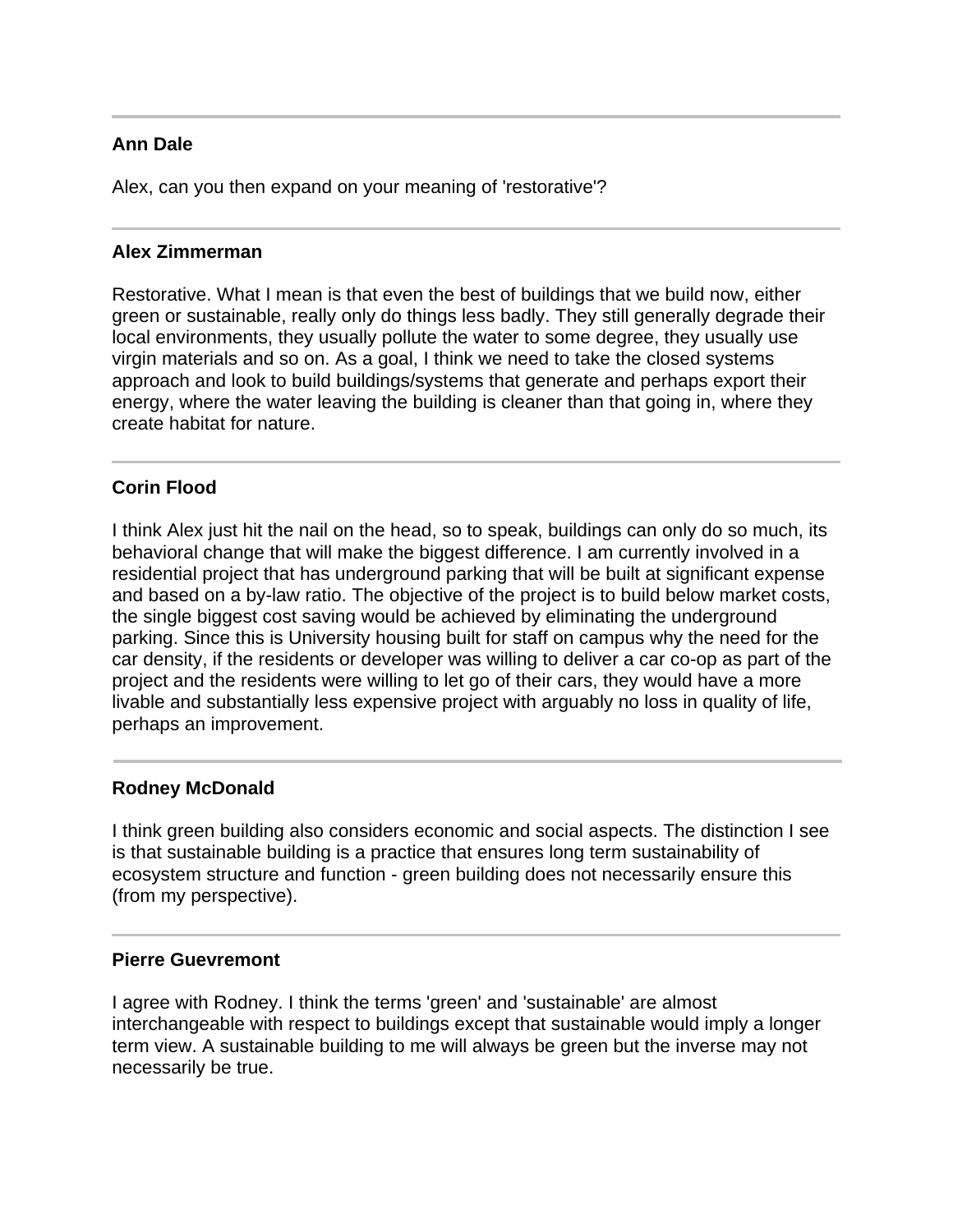# **Ann Dale**

To pick up on what Paul and Alex just said, a restorative or sustainable building is embedded in an ecosystem, thus, they are always part of a bigger picture or system? Their design determines whether they contribute or take away from that system? Isn't it just common sense to work with the system, rather than against it? But I also agree with Corin's statement about marketing, keep it simple, and green is more translatable than sustainable.

Corin, further to Pierre's comments, have your buildings cost more?

# **Corin Flood**

MEC is currently renovating an existing Canadian Tire building built with a marginal wall insulation R4 and ceiling of perhaps R7, the green building improvements mostly energy and storm water management related added 20% to the base budget, the payback on energy related upgrades was 3 years, it's a no brainer, but it is more money.

## **Paul Stevens**

Sustainable building certainly represents a set of broader social issues as identified by our panel and ultimately a longer-term solution to improving conservation, developing healthy communities and improving our quality of life. As an architect, I subscribe to something more than a "green-washing" of conventional projects.

# **Ann Dale**

It seems to me that there are many buildings that have been designed simply for the sake of the designer, without due regard to how people are going to live and work in that place and space. Without getting too esoteric here, green or I prefer sustainable buildings would also contribute to enhanced productivity in the workplace, if it is a more 'breathable' and 'liveable' place to work. For me, sustainable development can be regarded as a process of reconciliation of the ecological, social and economic imperatives. What is good for the environment, is good socially is good economically.

# **Corin Flood**

When the word 'sustainable' is in play I tend to couch it with a preamble, 'leading to a more sustainable outcome', for instance. In general terms sustainability is a hugely difficult issue and those who have thought about it conclude that it is likely not a very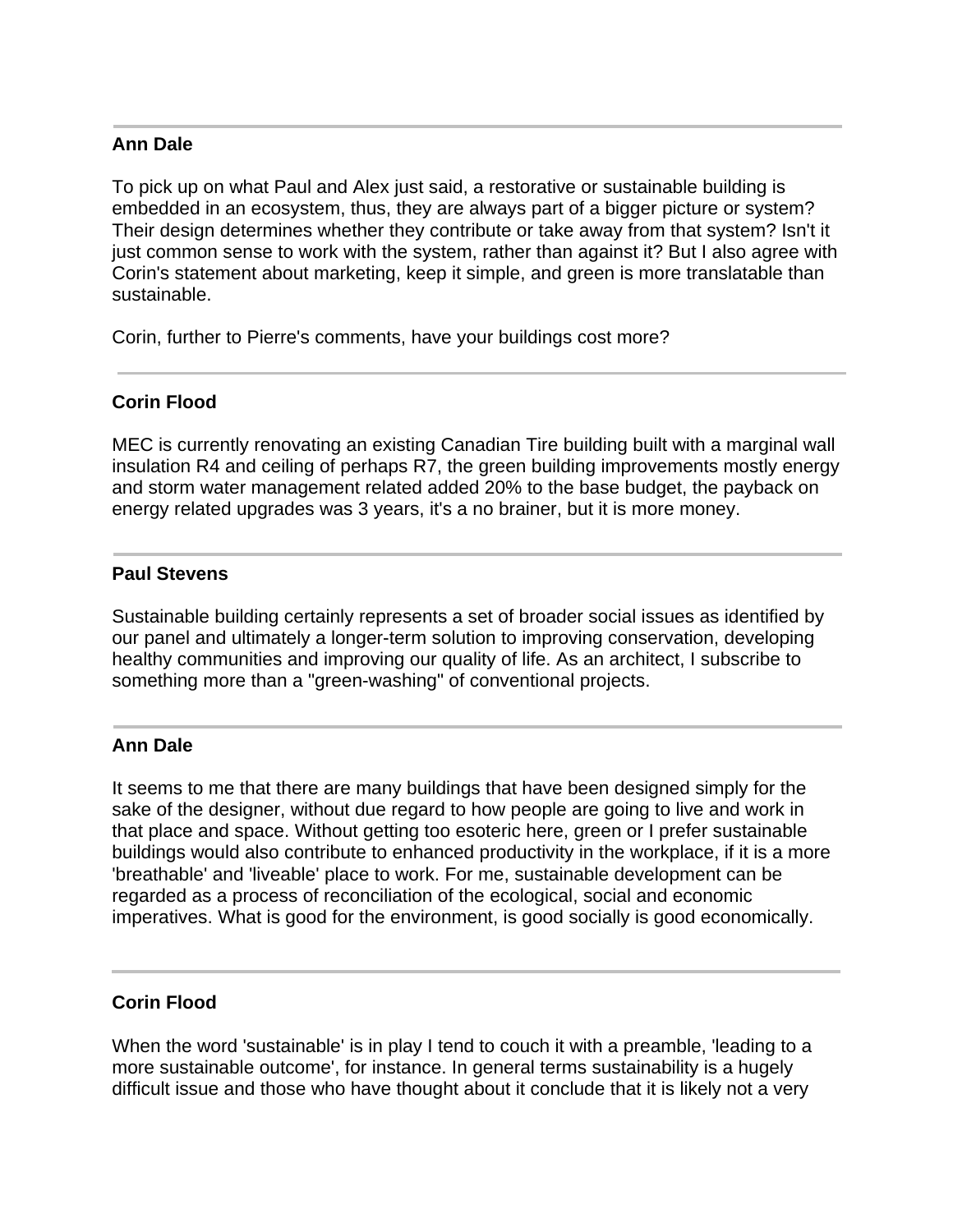marketable concept, therefore we skate around the edges never wanting to define it because it's unpalatable to our present direction. Sustainable and Green are equally subject to 'green wash' it all depends on who and in what context the term is being used.

# **Alex Zimmerman**

"Sustainability" as a term also has its own baggage. I recall a conference I attend 3 years ago at which some said he had looked into it and found 721 different definitions of sustainability - and that was 3 years ago.

As for examples, given the above view, any of the buildings that have gone through a third party assessment or rating system such as the LEED certified buildings or buildings that have been assessed by the Green Building Challenge process could be considered green. There are certainly other buildings that have not been independently assessed that are green such as the CK Choi building and almost all of MEC's new stores for example. The challenge comes in defining what the criteria are and how to avoid "green wash".

Internationally, the BedZED project in London is good example of that direction, at least, I think we need to go. In principle, residents of that project are able to live within the global ecological footprint budget. Of interest there, though, is that the building can only do so much, People have to change the way they live and consume to make a bigger difference.

# **Gordon Shymko**

I think that market realities, opportunism, and pressure come into this. "Green" is catchy and easy to understand. It's easy to sell, which I think is why it has taken fallen prey to marketing exploitation. "Sustainable" does not strike the average person as particularly catchy.

# **Corin Flood**

I agree that 'green' buildings are defined by being 'less bad'. At present less bad is a pretty good thing and in my view the thing we have to make less bad is the energy burden our built environment places on the natural environment. I have some friends who live in a Teepee it's a pretty green building. Low embodied energy, small foot print, no heating system, except the love that resides inside! That would be an interior BC 'slow as you can' valley joke.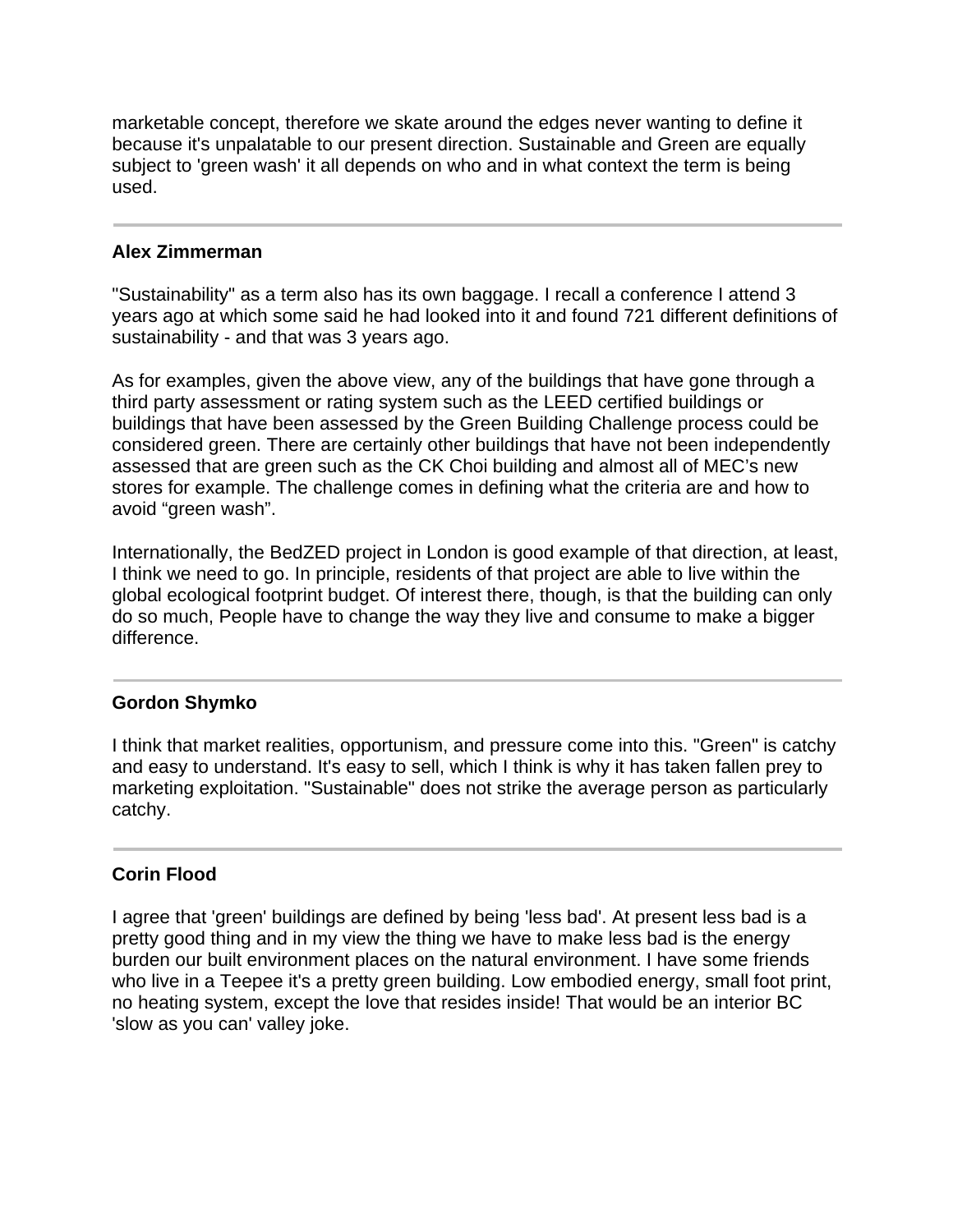# **Rodney McDonald**

Can each of you please provide an example of what you think is the best Canadian example of a green building? Also, what about an international example?

## **Pierre Guevremont**

The Mountain Equipment Coop retail stores in Ottawa and Winnipeg. Distinguished by reuse and recycle of existing materials and constructed (Winnipeg) for future readaptation.

## **Rodney McDonald**

For Canada I too like MEC's Winnipeg store and the C.K. Choi building. Internationally I've been impressed with the new Swiss Re building and Pittsburgh's new convention centre.

## **Gordon Shymko**

I think that it's difficult to single out one, or perhaps even a handful of "best example" green buildings given where we are in the overriding definition of green. Witness what we have gone through in the last three go-rounds of GBC in selecting Canadian examples. I can think of perhaps a dozen buildings in Canada that stand out, and they all have something different to teach us. This is an early work in progress.

## **Alex Zimmerman**

Another very interesting international leading-edge project is the CII – Godrej building in Hyderabad, India, which I had the good fortune to visit a month ago (a LEED Platinum building). It reinforces the need to consider local context and how social aspects of that context are inseparable from the green aspects.

For example, the project put in a biological treatment that treats all run-off and wastewater on site, as the municipal system is simply inadequate. The final treatment is an outdoor pond where algae and fish do the final clean-up. When the pond was completed and as it started to fill up, the local homeless people started to use it as a water source as again, the municipal infrastructure is not adequate. The project had to fence in the grounds to protect the people from the building, which is clearly an unintended consequence.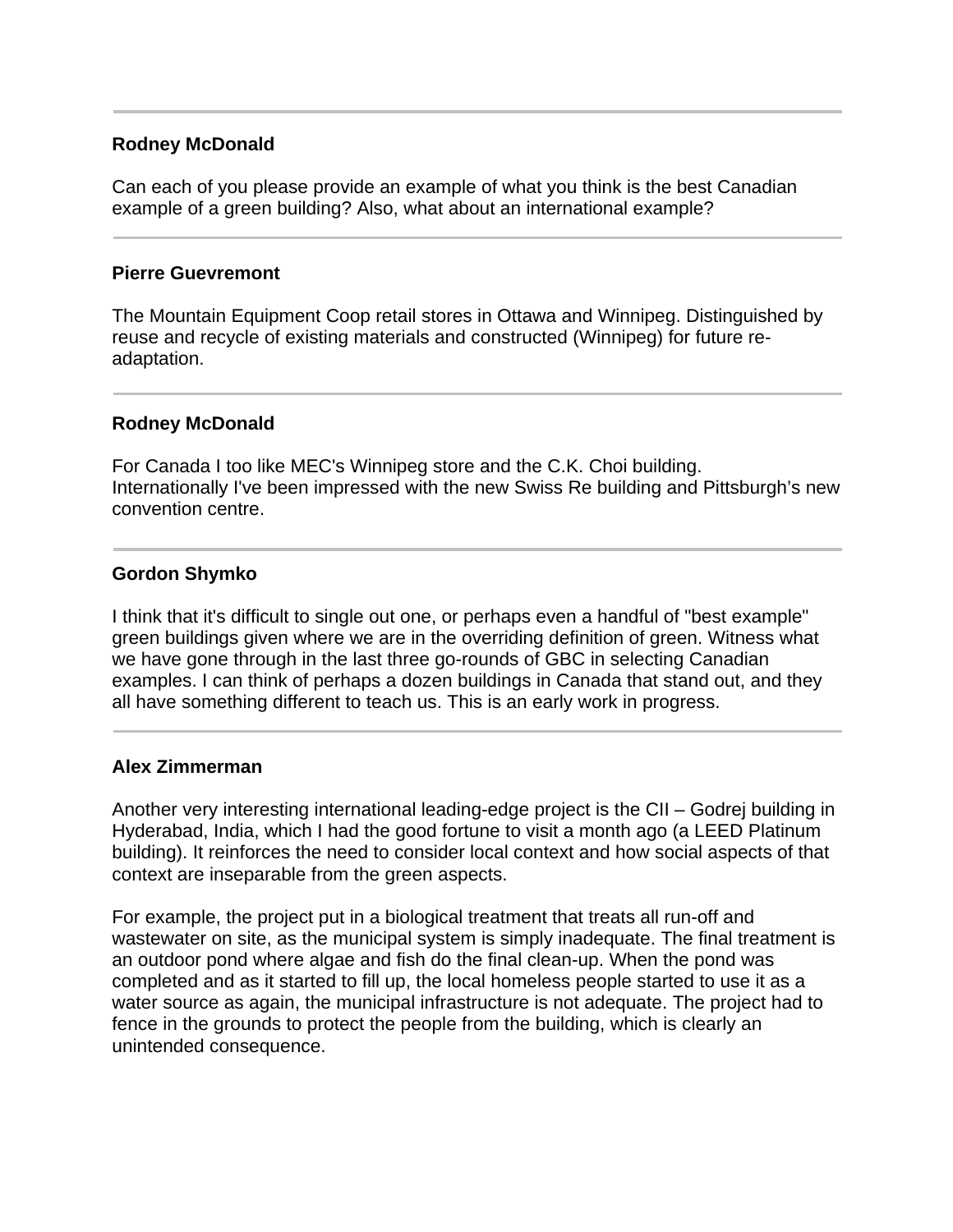## **Paul Stevens**

Let me preface my view that the best should strike a balance between the design excellence of a quality built environment and design techniques used to improve upon building performance. As such there are aspects to several projects that approach this, but sometimes at the expense of achieving this balance. York University CS Building gets my vote nationally, having not visited MEC Winnipeg yet.

## **Gordon Shymko**

Let me expand on my last comment.

When I say that our collective assortment of green buildings all teach us something, I mean that they all highlight both successes and failures at different levels. Again, this is a learning process.

# **Corin Flood**

I am not sure it is that useful to say "X" is the best example. For MEC all our projects have had different opportunities and constraints and though they have all had the same basic objectives the results have been very different. The recycled content of the Winnipeg store could not have been produced without the existing buildings on site, that said we could not get a geoexchange system going on the site where as we could in Montreal.

# **Rodney McDonald**

To follow up I like the MEC building in Winnipeg because of how materials were reused. It is my understanding that that 97% of the materials used to build the new building were harvested from two buildings on the site that were deconstructed (they could not be reused). Ironically the old Eaton's building across the street was demolished and land filled and new materials were brought in to build an arena on the site.

## **Alex Zimmerman**

An unexpected positive outcome on the York U project, resulting from the attention to good design, is that the building uses less energy in use than by design, The reason, apparently, when all other issues are factored out, is that the day lighting is so good that people use the electric lights much less than anticipated.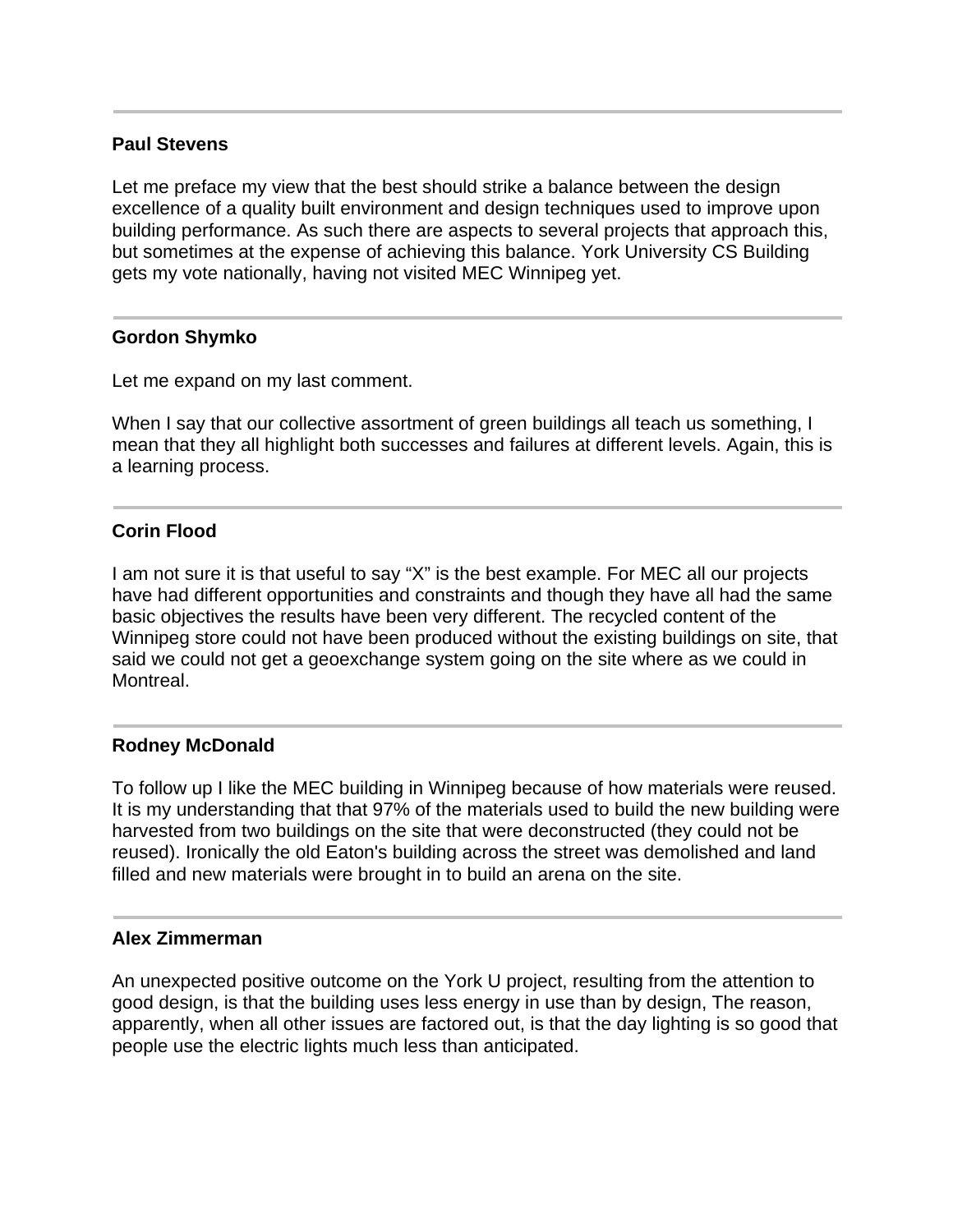# **Ann Dale**

Paul, what is it about the York building that is sustainable?

## **Paul Stevens**

Keeping in mind the long developmental timeline to the York project, it represented a major step forward in utilizing building systems to the advantage of the occupant, and an important building insertion within the campus, as opposed to York' previous site planning pattern of campus sprawl.

#### **Nils Larsson**

A few points: I heard from the facility manager of York that there are thermal comfort problems there.

#### **Pierre Guevremont**

Further to Corin's comment on opportunities, it seems to me that MEC adapts their design to the site and available resources, which surely is a sustainable approach.

## **Gordon Shymko**

I suggest that the most important aspect of the learning process is to be level-headed about performance claims, and to be objective about where each project has succeeded, where it has failed, and where it has come in some where in between. There seems to be a growing amount of hype and competitiveness in this industry. It's obscuring, rather than assisting the dissemination of knowledge.

## **Ann Dale**

Gordon, a provocative question, can we do anything to speed up the learning, as Corin indicates, MEC has learned from each building and expanded on each one?

## **Alex Zimmerman**

Ann, let me also wade in with a reply to your question to Gord. The industry generally does a dismal job of getting feedback from real experience back to design, whether green or any other aspect of design. The structures are not in place to pay designers to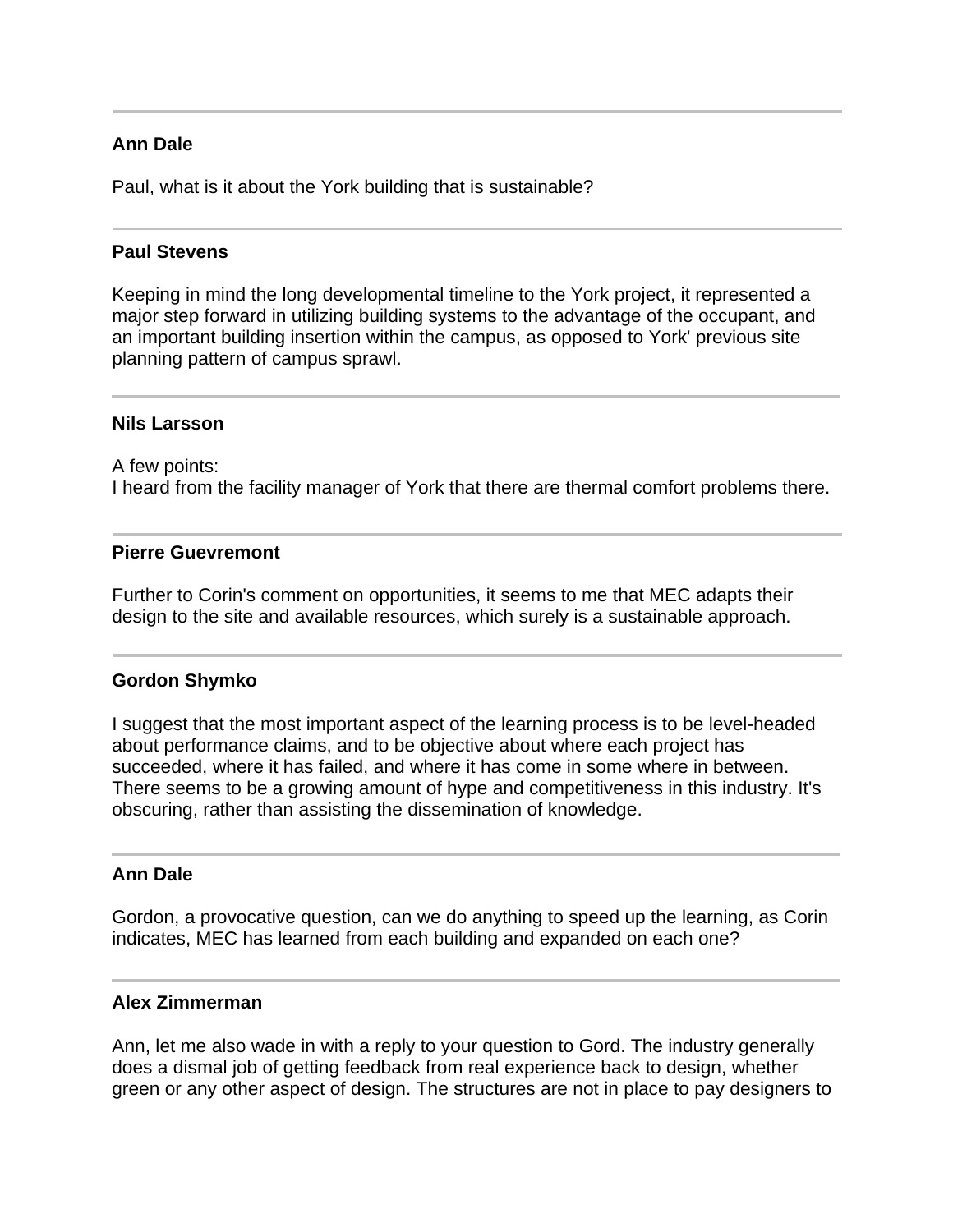go back and measure whether what they have done actually works. This remains a goal for our organisation but it takes resources which we don't yet have. This may be one area where governments can make a significant difference for not a large expenditure.

## **Rodney McDonald**

Another international example is the Eastgate building in Harare, Zimbabwe. They designed the building to cool itself by mimicking how termites design their mounds for cooling. Perhaps we will approach sustainable building when we design buildings using the concepts of biomimicry - mimicking natural systems.

Moving on to the next question:

What are the economic barriers to green building?

## **Gordon Shymko**

The greatest economic barrier to green building is the perception that there are economic barriers.

## **Nils Larsson**

On cost:

Incremental cost for green building can be high if performance measures are grafted onto an existing design. If an integrated design approach, and high performance is aimed for at the outset, then the incremental costs can be small, zero, or even negative. But it is harder to say what the incremental cost actually is in this second case, since the base or reference building is not well characterized. Our work on CBIP costs in 1999 indicated that many clients had an amazingly approximate idea of costs or normal elapsed time for the design process.

Examples of cost savings possible in an IDP approach are two C-2000 projects, where the steel and concrete structures originally planned were replaced by engineered wood structures. This resulted in a large capital cost saving despite extra costs for certain energy-related systems. So, in these cases it wasn't the "greenness" of the buildings that saved money, but other factors.

The issue of capital cost in green building is a red herring. The incremental cost is easily drowned out by other factors, such as tendering at the right or the wrong time, or extra fear factor costs added by sub trades unfamiliar with new systems.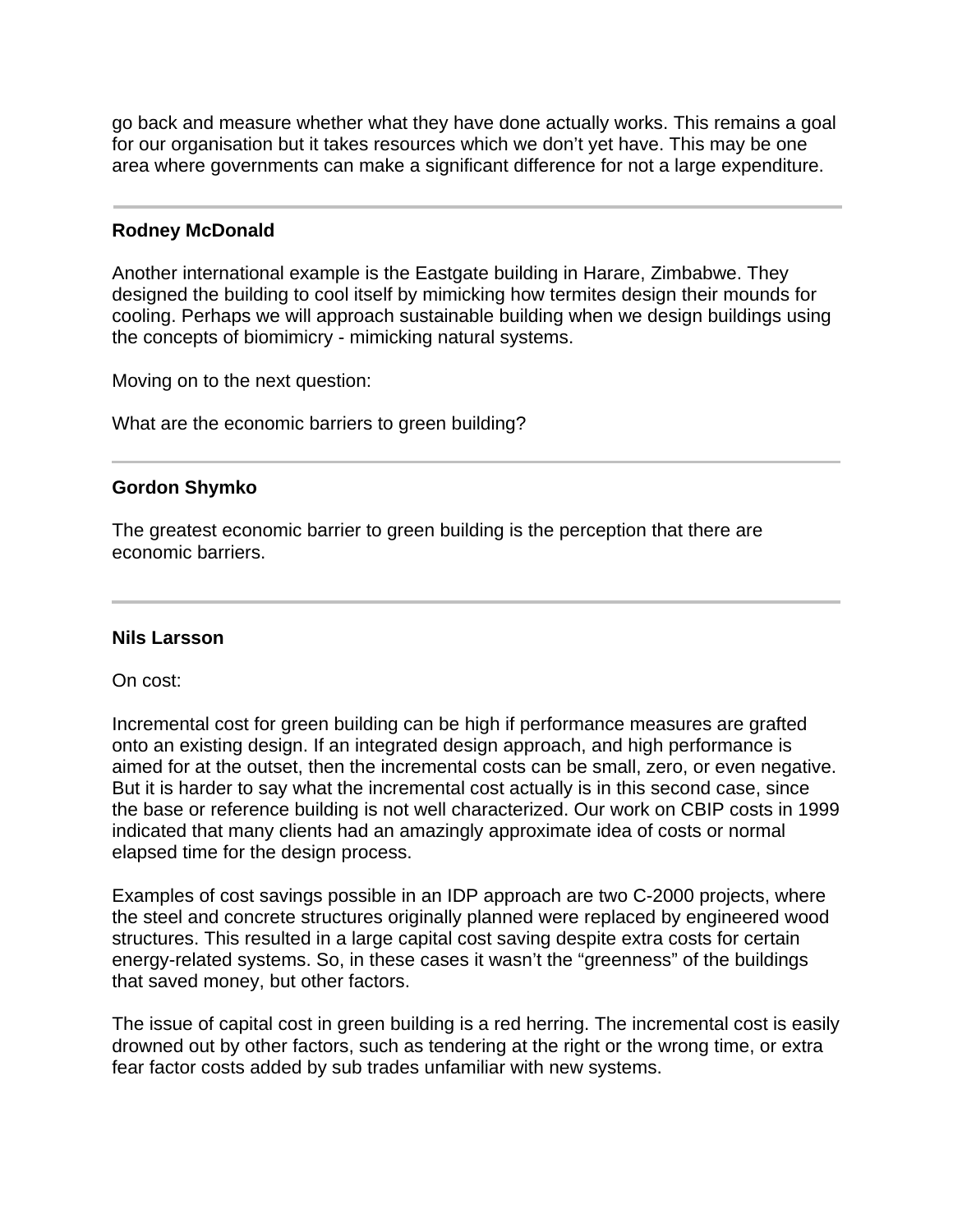In many cases, however, a responsible design team will have to tell the client that there may be some modest incremental costs, assuming that the project budget is based on reasonable assumptions. I would ask the client for an extra 5% and use that as an upset construction cost, and I would then provide analysis of projected operating costs. The modified payback period should make the case for the design.

In some cases this is not enough, and we are left with a situation where projected capital cost increases will not be recouped within the normal time horizon of a developer, e.g. 3 to 6 years. In such cases we really need a form of repayment guarantees so that the investor can obtain additional financing. Such guarantees would have to be provided by a special financial institution, and the institution would have to have some certainty that the high performance and reduced operating costs would actually occur. This implies the widespread use of performance rating and labeling.

The issue of incentive or disincentive for design professionals is certainly relevant. This applies primarily to mechanical engineers who stand to lose fees if the building performs very well. This is because good energy performance will reduce the size and cost of the mechanical plant, and fees are usually calculated as a percent of system cost. The solution to this is to establish fees as a fixed amount, based on a percentage of the reference building characteristics.

# **Gordon Shymko**

Well said Nil's. Glad to have you on my side on this issue.

In my view a green building should not carry a significant capital premium if it is designed in a thoughtful, well-analyzed, and thoroughly integrated fashion. Costs get out of control when designers try to attach the trappings of green to an otherwise conventional building. It all becomes costly window dressing.

# **Ann Dale**

Nils, is it possible to give us an estimate of the modified payback period, when one calculates in operating costs?

## **Nils Larsson**

Ann, by modified payback, I mean including an estimate of energy costs changes, so it is a form of modified life-cycle cost. Real LCC is of course the goal and would show clearly the advantage of high performance, but almost no organizations use it, mainly because they have separate capital and operating budgets.

But a direct answer - one cannot generalize, it is a project-specific issue.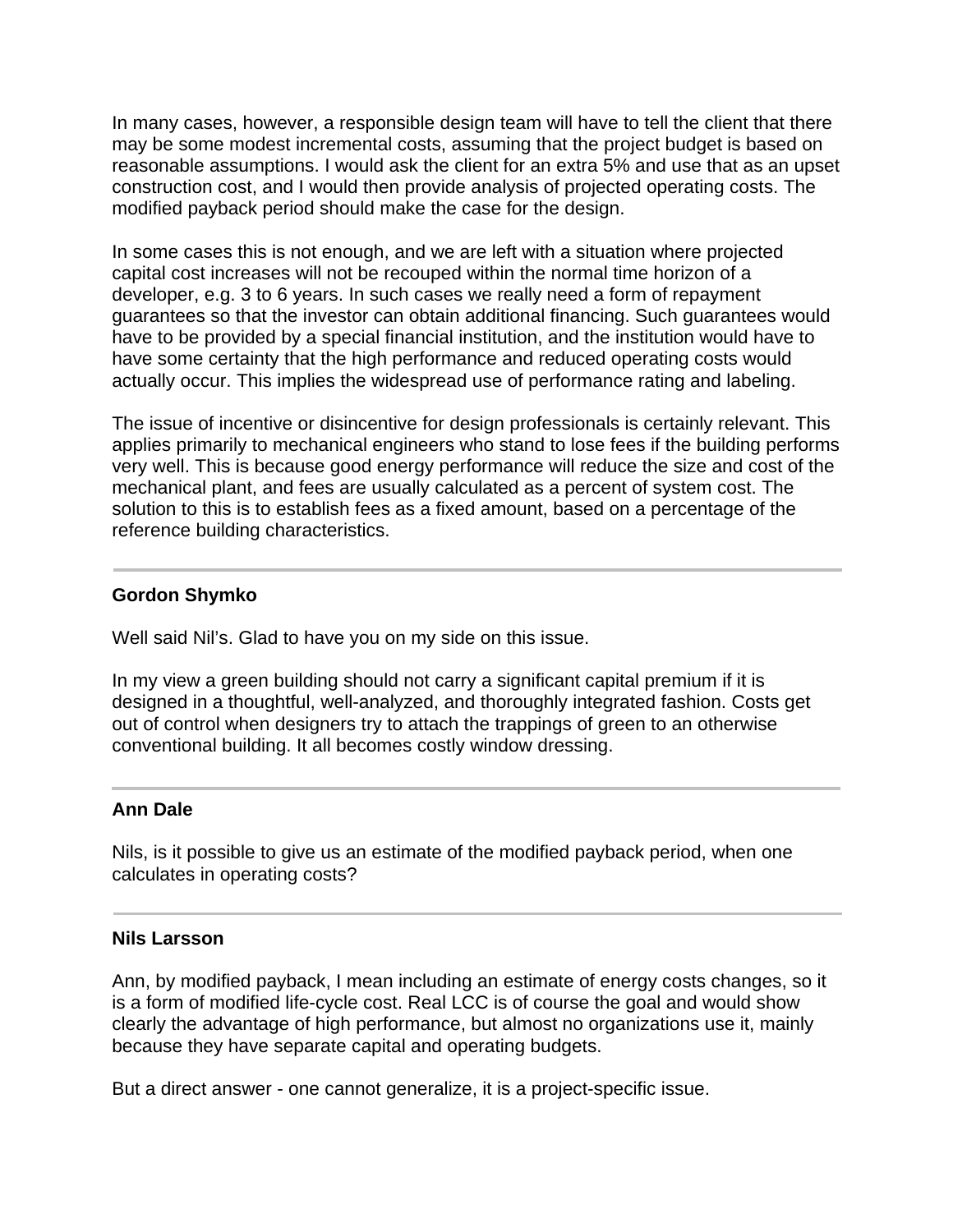# **Corin Flood**

MEC has to date not certified a building under LEED (Winnipeg is in process) this is because I want good design not point accrual. My standing offer to design teams is that if they want to pursue LEED MEC will share the cost once the design in complete. LEED is a good tool because it allows easy communication, but it has the potential to as Gordon puts it 'obscure' the point. There is value in communicating about what appears to be the cutting edge but hopefully it is communicated with the intention of improving the pool of knowledge not gaining bragging rights.

# **Alex Zimmerman**

The question is always asked about what is the premium for a green building. In my view, this is a "how long is a piece of string" question. CaGBC's workshop faculty, who include several leading edge practitioners in Canada, have identified a number of variables, based on their experience, that can affect potential additional costs for a green building. These variables are:

- building type more complex means less premium
- building size larger means less premium
- climate zone more severe means less premium
- design team experience more experience means less premium
- green market maturity more mature means less premium
- flexibility of owner more flexible means less premium
- LEED target level more premium for Certified or Platinum, Silver or Gold are neutral
- who carries the risk of innovation designers and contractors or owners

If all of these variables line up in favour of the project, a green building does not cost more and we can all point to buildings that have had no increases in standard budgets and have achieved good green performance. If all of the factors line up against the project, it is going to cost more.

# **Ann Dale**

Alex, could you be a little more specific about what government policies and/or incentives should be in place to facilitate this?

Nils, again, common sense, just get the prices right and the market will respond? Is there any specifics you could think of that would move us in this direction?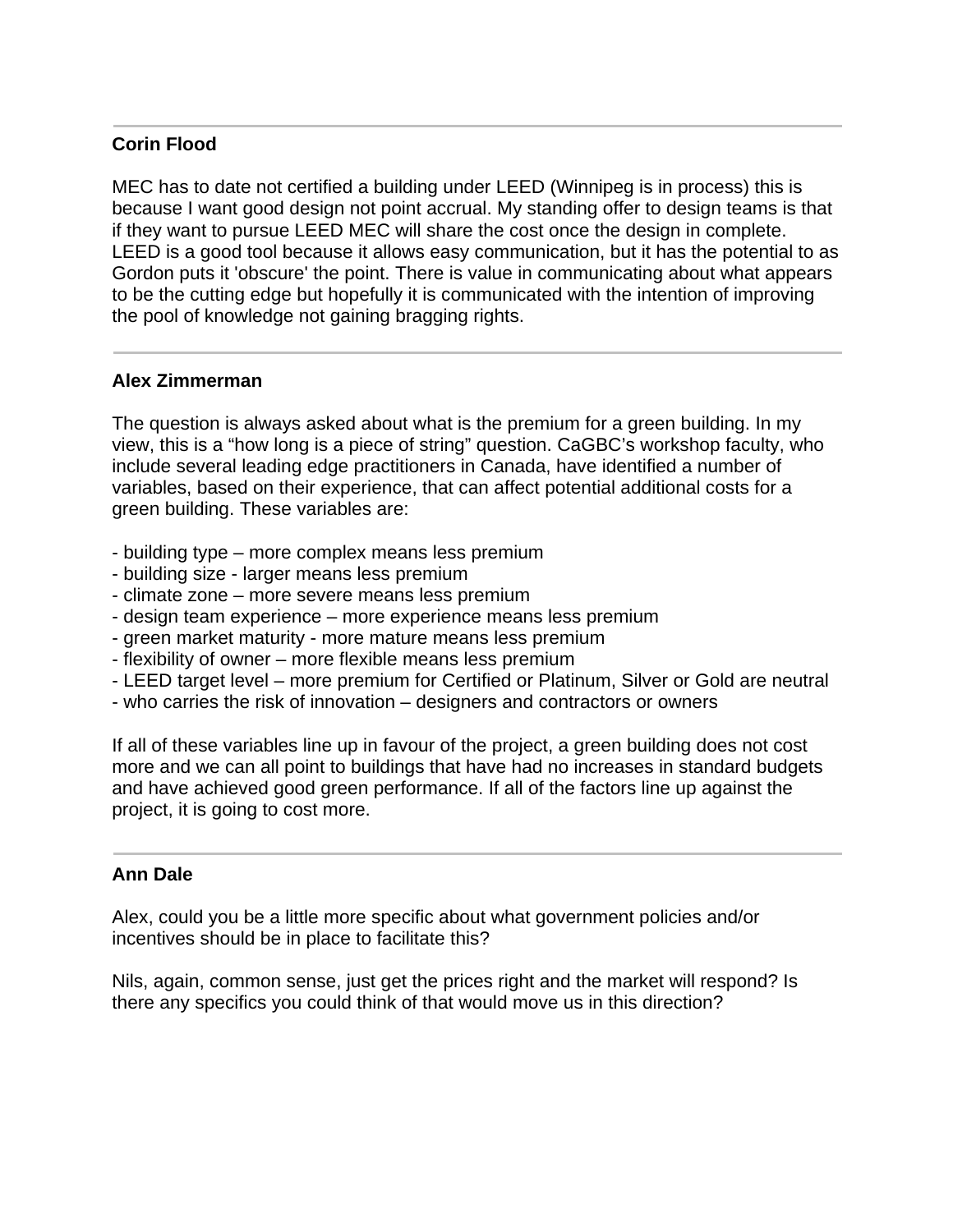## **Alex Zimmerman**

Re government policies and/or incentives: This is also part of a larger issue which is that of barriers. West Coast Environmental Law Society did a study a few years ago that identified a number of both regulatory and non-regulatory barriers and I would urge people to obtain that and read it. I think that generally, though, governments could be doing things to address market failures - imperfect information such as the lack of feedback, or high transaction costs - where to find information on how to do things better. it would also help if the playing field were level with respect to the provision of alternative energy - equivalent incentives, or not, for green energy sources compared to traditional sources.

## **Nils Larsson**

More on costs:

I heard an interesting approach on this, namely that the most important factor for the investor is the time required for cash flow to turn positive - this takes into account capital repayment and operating costs but also includes consideration of how much financial leverage there is (e.g. the investor only puts up a portion of the total cost).

On fear factor pricing by subtrades:

One can reduce this by holding subtrade meetings to carefully explain the new systems and what they involve.

## **Rodney McDonald**

Nils, you mention the fear factor costs, which I assume you mean to be the extra amount contractors and the trades will pad their estimates because they are unfamiliar with green building. It's almost a type of insurance for them. The problem with the fear factor is that it could then perhaps scare off a developer who wants to go green.

Is there anyway that government could help with an insurance to provide the trades with some protection so they can take a risk?

## **Gordon Shymko**

Building on Alex's points, I would suggest that a key problem is expertise capacity in the industry. I grow increasingly concerned that designers, through business, economic and social pressure, are being pushed pursue green performance objectives without really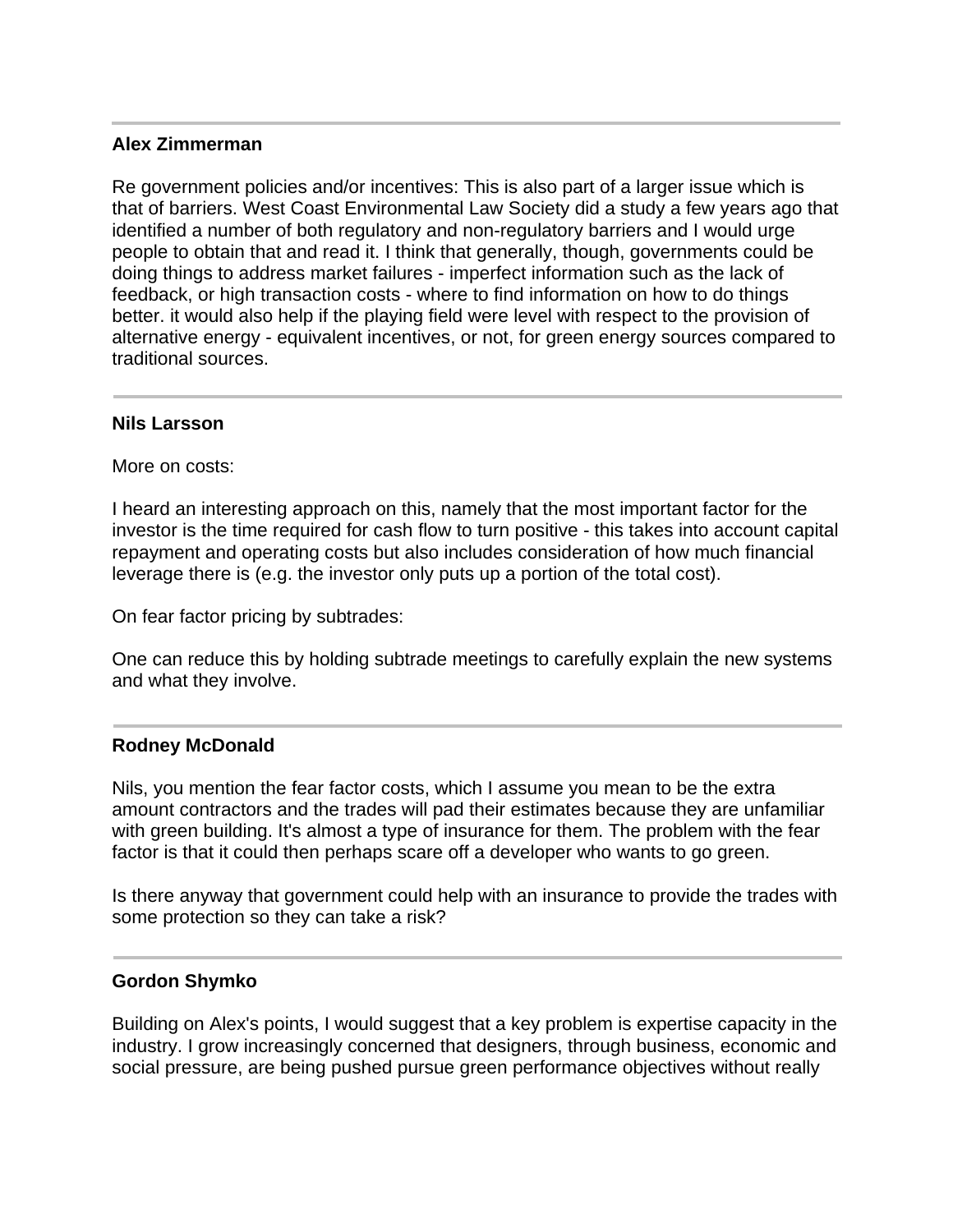knowing how to go about it. This is an invitation to disaster and bound to set back the industry to some degree.

## **Paul Stevens**

Further to Gordon's point, I believe many designers are being pushed to design too quickly without an acknowledgement that more time is required to develop a successful green building project. We are not producing widgets.

## **Ann Dale**

Corin, is it more money if full life-cycle costs are included, including the costs of waste of tearing down the building?

# **Corin Flood**

From a capital perspective the green solution is more expensive from an expense perspective it provides a net saving. Lifecycle analysis almost always produces a positive outcome. Full cost accounting always does, the reason we see so many suboptimal outcomes is because our present economic structure does not cost resources accurately.

## **Rodney McDonald**

The term life-cycle costing is being used. I think that life-cycle costing should be the costing version of life-cycle analysis. However, I get the sense that life-cycle costing is not being used that way here.

What about all of the external costs (environmental, social) of non sustainable building practices? I think sustainable building would be the norm if all external costs were internalized. I'm not sure how to go about this.

## **Ann Dale**

Paul and Nils have raised an interesting point, that of time, time to educate the trades about these new technologies and features, and no one likes to feel stupid, and time, for some of the creativity and innovation that is critical to this area. Is there any way governments could 'invest' in incentives here? What kind of incentives?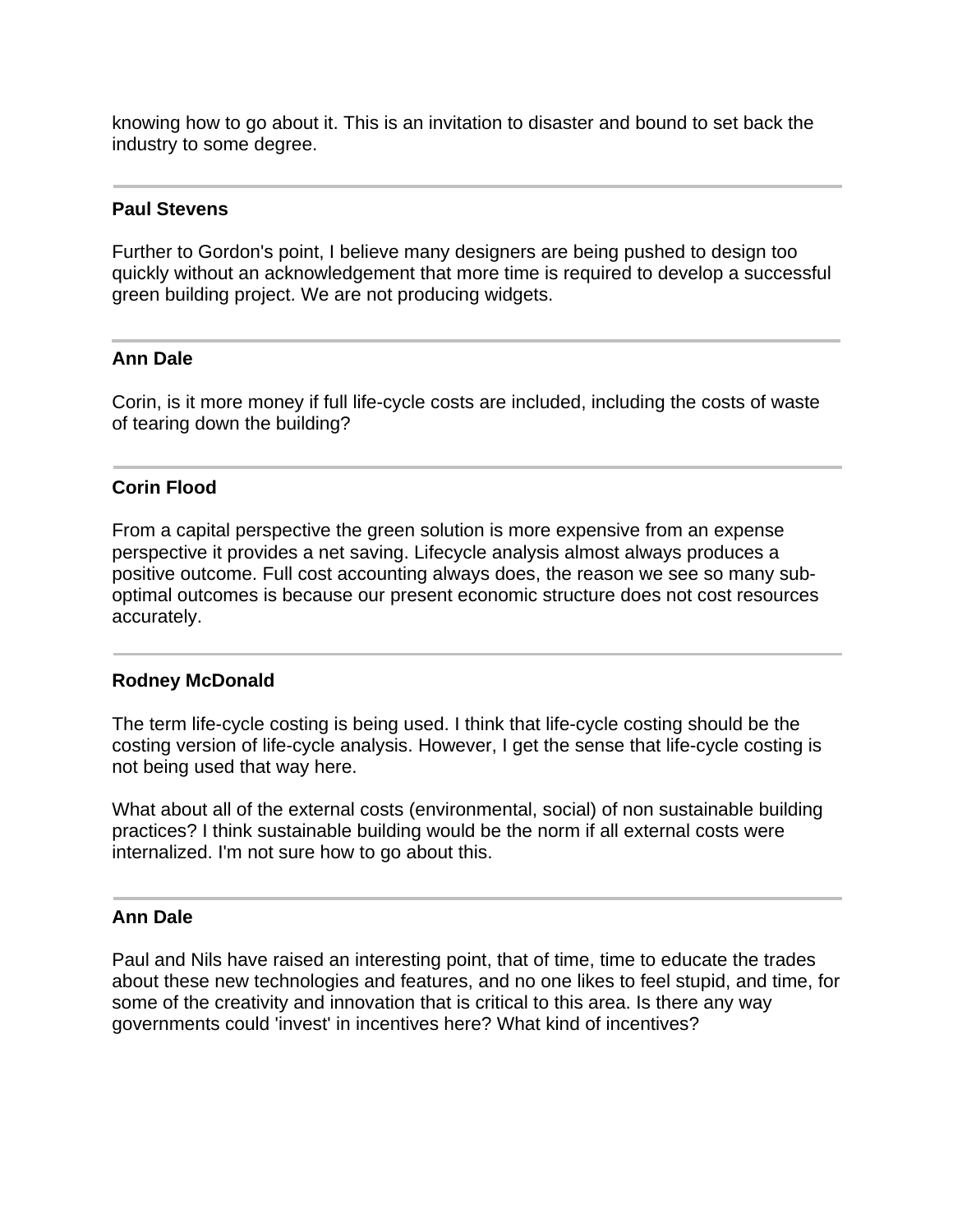## **Nils Larsson**

Rodney, even though LCA and LCC have similar names, they are quite different. Re. cost externalities, this is hard to include - a general issue is that things only work well if the extra costs come out of the same pocket as the operating cost savings go into, and this is seldom the case. You start to get congruence between these two factors in, for example, a municipality that puts up an owner-occupied building - in such a case the municipality-wide expenses can be included.

# **Alex Zimmerman**

Nils point about time to positive cash flow brings up another point. We have been talking about costs and how to minimize them, but very little work has been done on defining the resulting increase in value, in a strict real estate sense of the word, from green building. If the value is ultimately there, then cost to some degree becomes irrelevant. CaGBC is collaborating with the Royal Institute of Chartered Surveyors and others on just such a study, which we hope to complete early in the new year.

There are of course additional benefits and value, but if it can be demonstrated that the increased real estate value is there, the rest is a bonus.

## **Corin Flood**

This goes to Gordon and Nils' comment, the time from incurring the first project cost i.e. purchasing the land, to getting the first income from a development is critical to its financial success. We rush the design and construction because it costs to much not to, it's just a fact of life. Green design has to live within the economic drivers if it takes to long to design green it is the first barrier to broader up take. As we accrue knowledge it should be less time consuming to design green, we aren't reinventing the wheel every time we go out are we?

## **Ann Dale**

Critical question, Corin. I characterize this country as solitudes, silos and stovepipes, we don't build on one another's successes, and I suspect we only talk to one another in our own regions, however small or large we make that. The Association of Canadian Community Colleges (ACCC) initiated a highly successful three-year task force, comprised of the people who had to be talking to one another to advance energy efficiency in the college sector. This was led by Deanna Doulas, Bursar of Langara College and initiated by ACCC's Vice-President, Terry Anne Boyles with some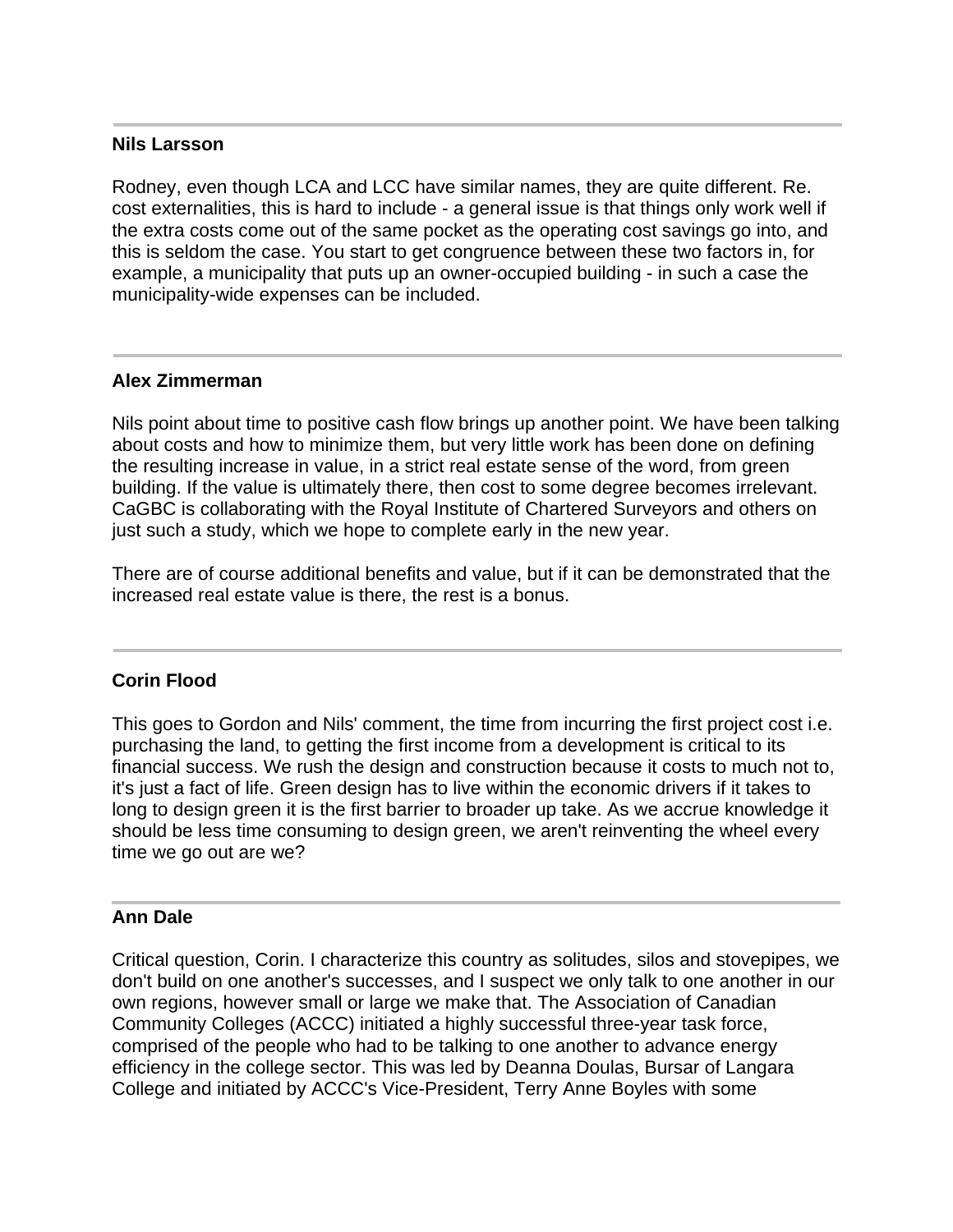involvement of myself, and a strategic partnership with NRCan. It also built on the idea of peer group influence to more widely disseminate best practices.

## **Nils Larsson**

I had an interesting discussion on costs with a commercial real estate lending guy. I said that he should be willing to lend more for high performance, since the building would have a higher asset value. His response was that by the time "asset value" is being talked about, he is also dealing with lawyers and thick reports. So, from his perspective, the only thing that matters is whether the borrower is paying back on schedule.

## **Alex Zimmerman**

Ann, from a purely self-serving perspective, capacity building in the industry is one of CaGBC's strategic objectives. We are constrained at present by lack of resources. If governments care to give us additional money, we can deliver the training! (commercial break now ended)

## **Rodney McDonald**

Nils, what about the wall that exists between capital budgets and operating budgets at all levels of government?

Also, let's begin to discuss the final prepared question:

Is the design process integral to the success of a green building project?

# **Gordon Shymko**

In my view design integration, whether regardless of the mechanics by which it is achieved, is the foundation of a green building. The most common problem that I encounter is that design teams do not take full advantage of design synergies and end up with de facto design redundancy. This of course is a waste of money and resources.

A very rudimentary example is downsizing or rethinking HVAC systems in response to envelope upgrades. It sounds obvious, but these types of relationships are seldom exploited to their full potential. This is what I mean by design integration and cost optimization. Building performance needs to be addressed at the most fundamental levels. Everything else then falls into place.

Tacking green systems and "features" on to a building design does not make it green.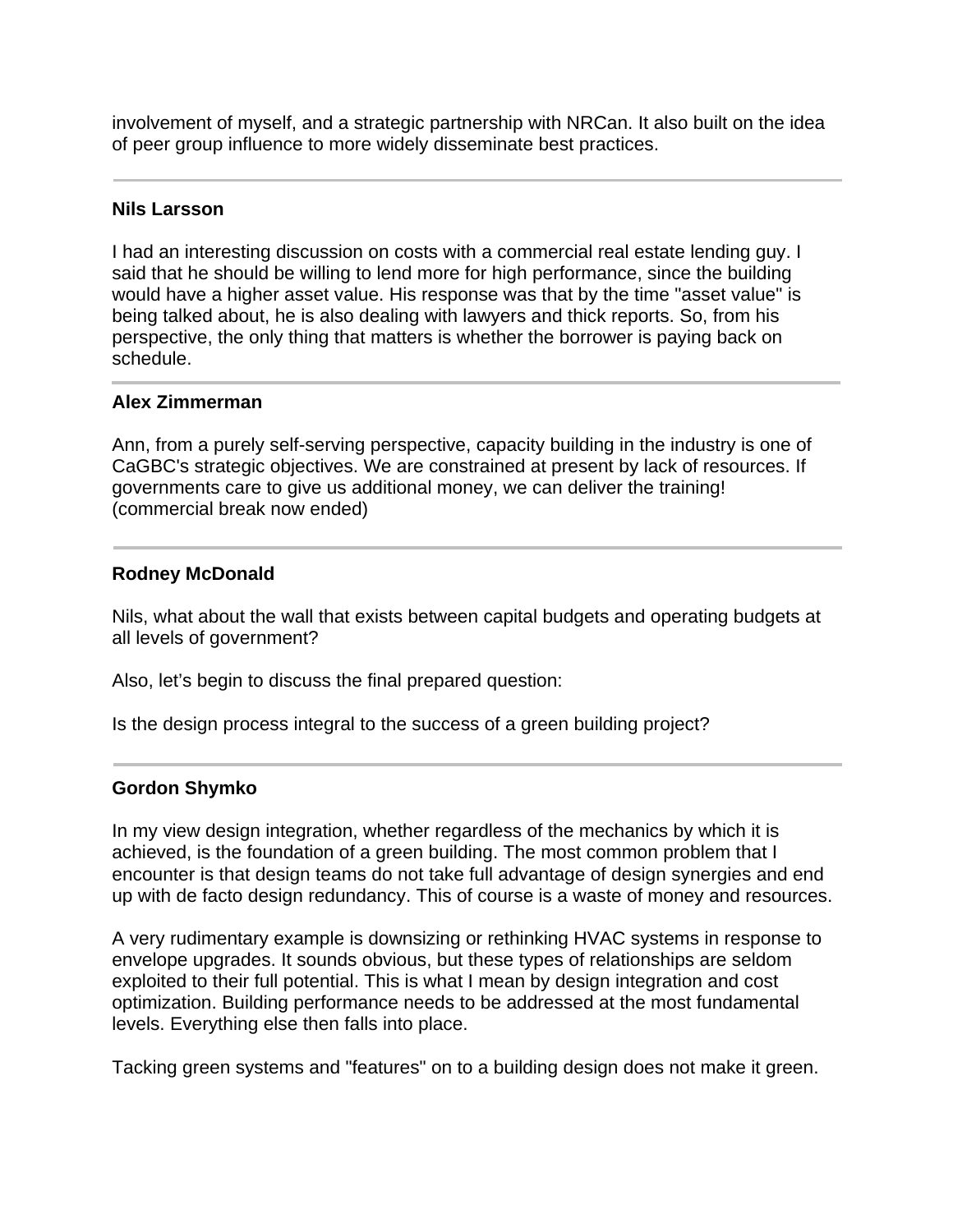## **Nils Larsson**

Rodney: re. the wall between capital and operating costs - this exists in almost all organization. The only case I have heard of a change is in the Alberta schools system, where an integrated budget is now being permitted (as of about 3 years ago).

#### **Alex Zimmerman**

RE wall between capital and operating budgets:

There are as many solutions as there are organizations and markets. Solutions that have been worked out in the past usually involve some sort of financial transfer mechanism to effectively provide additional capital by borrowing against future operating cost savings. This is really an organizational change question for owneroperators. Once the political will is there, solutions can be worked out that fit their unique circumstances.

For private sector markets, there is a need and an opportunity for new financial instruments to be developed. We are just starting to see hints of how this might be done, as in the "micro-utility" concept being pioneered by "The Currents" in Ottawa (at least I think it's a first)

## **Corin Flood**

A funny thing about MEC's projects is that we get much more publicity and attention for the tack ons than for the things that make the buildings relevant from a green building perspective. Thus we see more tack ons in general, more insulation and optimized systems just isn't sexy.

#### **Gordon Shymko**

Nils, I haven't seen any change in Alberta's operating/capital policies, particularly regarding schools.

#### **Nils Larsson**

You wanted to kick off discussion on design process issues. The IDP process is relevant here, and several of the panelists have experience with it.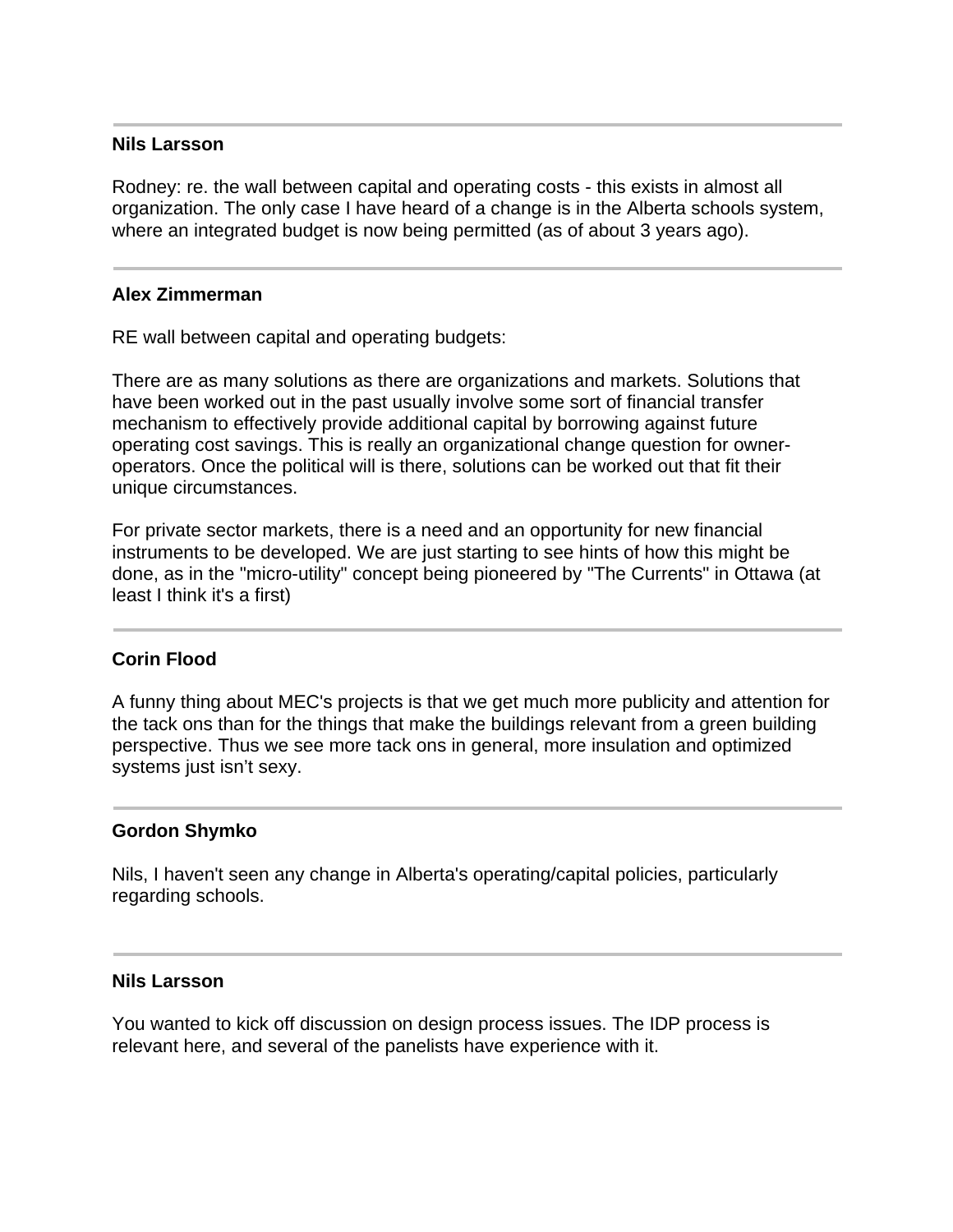The Integrated Design Process (IDP) was developed within the C-2000 program, and has proven to be a very effective way of optimizing the design process and improving building performance. IDP (at least in the C-2000 process) includes the following elements:

- Inter-disciplinary work between architects, engineers and operations people right from the beginning of the design process;

- Discussion of the relative importance of various performance issues and the establishment of a consensus on this matter between client and designers;

- The provision of a Design Facilitator, to raise performance issues throughout the process and to bring specialized knowledge to the table;

- The provision of other specialists, e.g. for day lighting, thermal storage etc., for very short consultations by the design team during the early design stage;

- A clear articulation of performance targets and strategies, to be updated throughout the process;

- The use of energy simulations to provide relatively objective information on a key aspect of performance

The introduction of specialized skills early in the process facilitates the integration of systems, which will maximize performance. In a psychological sense, IDP can be said to help the client and architect to avoid becoming committed to a sub-optimal solution.

# **Alex Zimmerman**

Integrated Design:

While it is more than possible to achieve green design without using IDP, it is very likely going to cost more and the performance is unlikely to be as high. The reason is that a good process captures synergies and thereby improves performance and reduces costs. Traditional linear design processes rarely capture synergies.

# **Ann Dale**

Alex, also a critical point, see my comment on ACCC's energy initiative, perhaps the best role governments can play is in increasing capacity within the sectors by mobilizing the existing networks of professionals and trades to share information?

# **Paul Stevens**

Ann, your point about sharing information amongst professionals is admirable, but a "Trade Secrets" atmosphere generally exists in the design industry. This would be the major hurdle to overcome.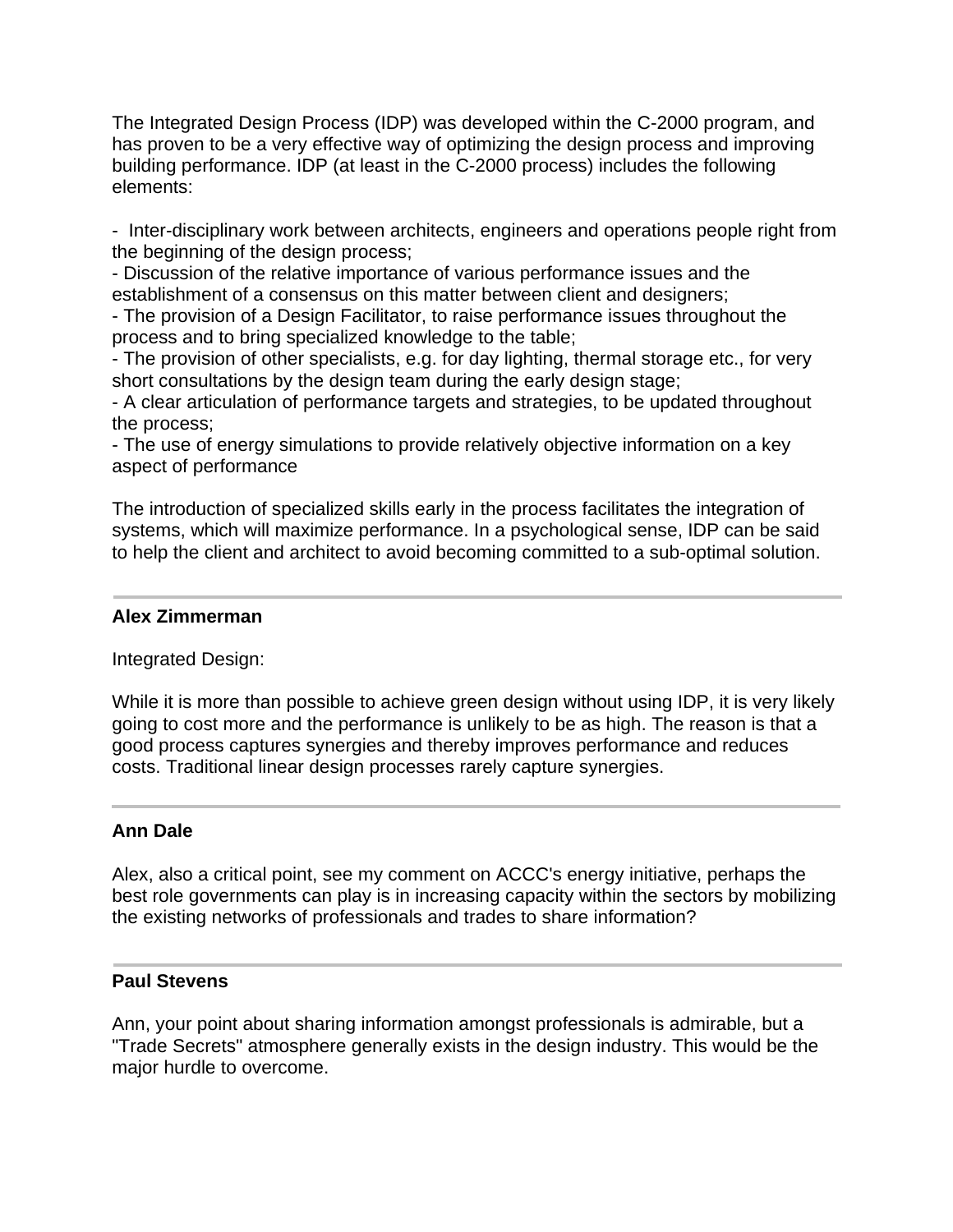# **Corin Flood**

Integrated design is without doubt a useful tool particularly on larger projects, on smaller projects where the basic remedies are known it may have less relevance. I use a modified approach with MEC's smaller projects bringing the design team together at critical points. For me Energy modeling is the most important feature of MEC's design process. It's the modeling that leads to getting the systems the right size.

## **Nils Larsson**

Paul, the habit of keeping trade secrets makes government-financed projects of special importance, since results are in the public domain.

## **Gordon Shymko**

I'm not sure that it's necessary to share trade secrets to advance the industry (I am a businessman myself). I think that it would be sufficient to objectively measure, and then disseminate performance outcomes.

## **Ann Dale**

Paul, thank you, in my desire for openness and transparency and not working in a competitive world, I forget about this. Now that you have posed this problem, although it is probably like our disciplinary wars, is there any way to overcome the 'trade secrets'. Probably, of course, not the design, but perhaps at the trades level, or engineering level, something like sharing lessons learned, or am I being naive?

## **Rodney McDonald**

Critical points have been raised; integrated design, life-cycle costing, energy modeling, education, and government investment. I hate to stop the ongoing dialogue, but we should take a couple questions from the audience.

The first question is:

"The current fee structure mindset with architects and engineers is so ingrained; spend more money on a project, receive higher remuneration."

"As a developer, I want the best product for the most reasonable life-cycle cost. How can we move the fee based professionals away from thinking bigger is better to doing away with maybe an entire mechanical system? The integrated design process may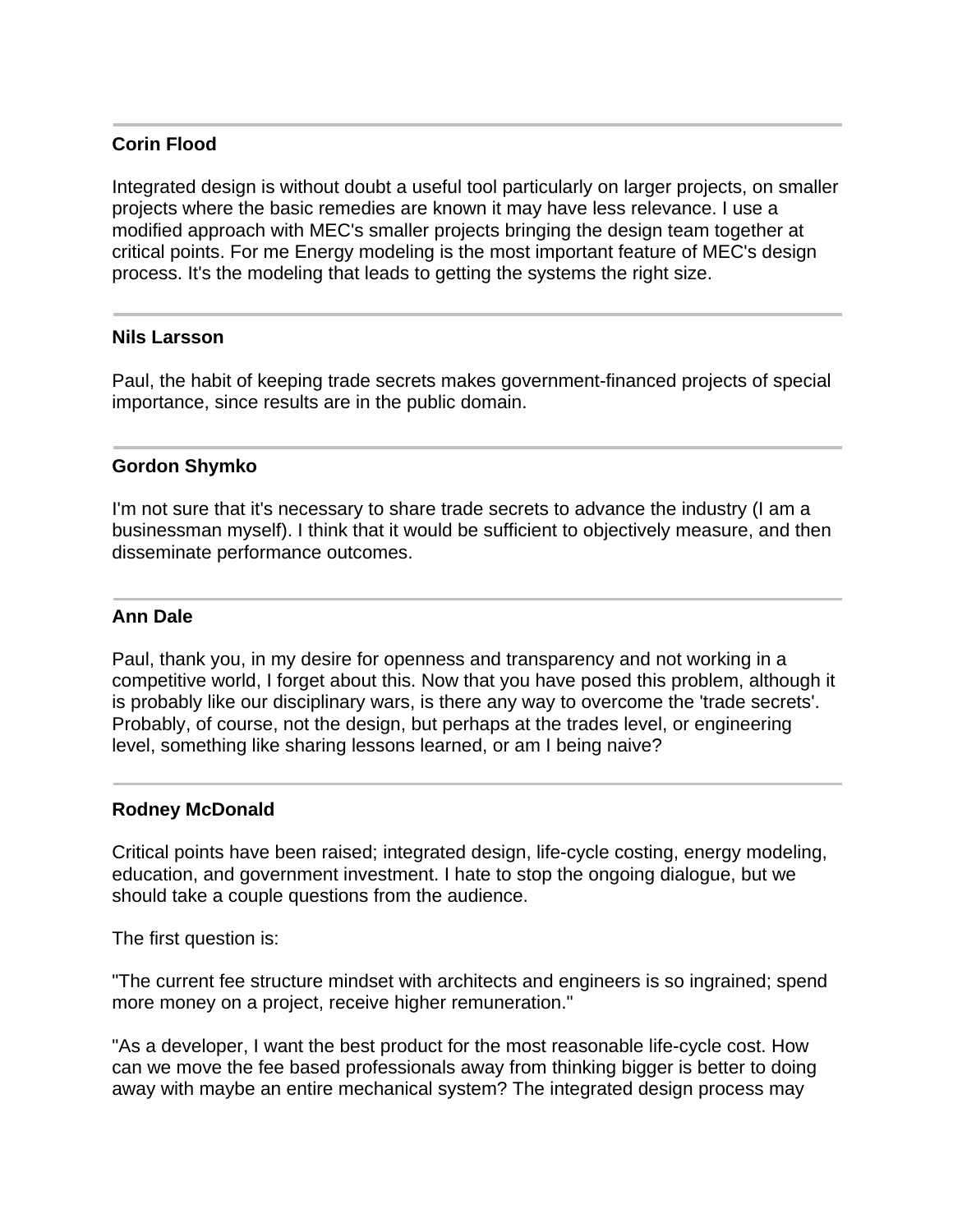mean that the mechanical engineer cost envelope gets reduced to nothing and yet his contribution still needs to be rewarded. How do we get these professionals to participate on new terms?"

# **Alex Zimmerman**

Some alternate approaches have been tried with some success. One is a two envelope approach whereby a proposal is split into design approaches and fees in separate envelopes. As a developer, you open all of the first envelopes from design firms (without the fees) and pick the one that fits best what you want to do. You then open the corresponding fee envelope and if the price is acceptable, you accept it and send the rest back unopened. If not and you can't negotiate a better fee, you move on the next until you find one you can live with. This assumes the design teams know what they are getting into with green design and IDP.

# **Pierre Guevremont**

In the CBIP experience, the projects that report using integrated design are generally the projects that achieve the highest energy performance levels. They are also the projects that often report no incremental capital cost for the project.

# **Corin Flood**

I guess I usually pay for people's knowledge but I know of a number of architectural associations that have programs aimed at the dissemination of experience, the amount of information on the web also provides significant resources. I don't see trade secrets getting in the way of progress, buy they may get in the way of reducing costs.

As an MEC employee I have always been available to people contemplating a green building, it would sadden me if I found that any of the architects I have worked with would not provide access to information if it were asked for.

## **Nils Larsson**

More on proprietary information: Many private owners like to keep all operating info close to the vest, but this overlooks the fact that the building may have ten owners and thousands of occupants over its lifetime. This points out the need to push for making at least a core of operating information (energy performance, reports of bad IAQ etc.) public.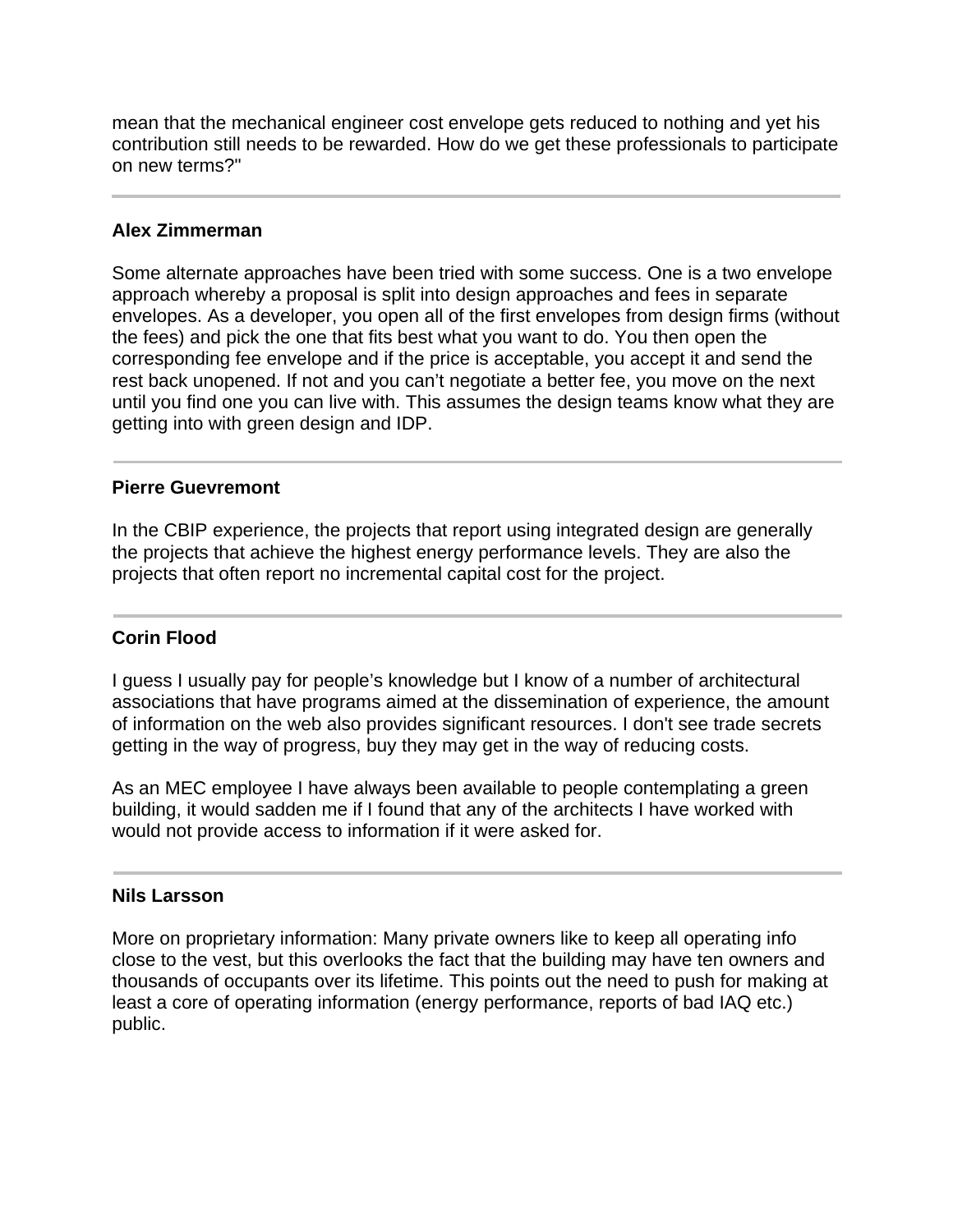## **Alex Zimmerman**

Ann, one last response to your point about governments doing more to mobilize existing networks. Governments are doing some of that and their support for us has been absolutely crucial as one example. I think there is a larger issue here though, and that is a tendency among all of us to look for technological fixes, when many of the best solutions and practices have to do with behavior or social considerations – my earlier point about BedZED and Corin's about parking are cases in point.. The whole IDP discussion is also not so much about technology as mindset and practices. I think, however, it is politically more difficult to have ribbon-cutting ceremonies around changing a process than celebrating launch of a new plant to produce a new technology.

# **Gordon Shymko**

If I can speak from the energy and environmental engineering side, our fees are never directly related to project cost. They are usually fixed based on the scope, complexity, size, and demands of the project. I personally see no reason why the traditional design disciplines have to work based on % of construction cost.

## **Nils Larsson**

Rodney: I think your cost and fee questions have already been answered. Relate the fees to the base or reference building and then there is no incentive to gild the lily.

## **Corin Flood**

I generally ask consultants to bid based on the scope of work rather than the projected budget, generally I still find submissions conforming pretty closely to a percentage fee. One way to change this is a performance based fee or some type of bonuses system for avoided construction cost. I have yet to see a model that was acceptable to the consultant or practical from a management perspective.

## **Ann Dale**

Another question from the audience, from Dennis "Would it make sense to tie remuneration for the project based on different performance measures, in other words, reword them for targets that encourage systems redesign, energy efficiency and so forth?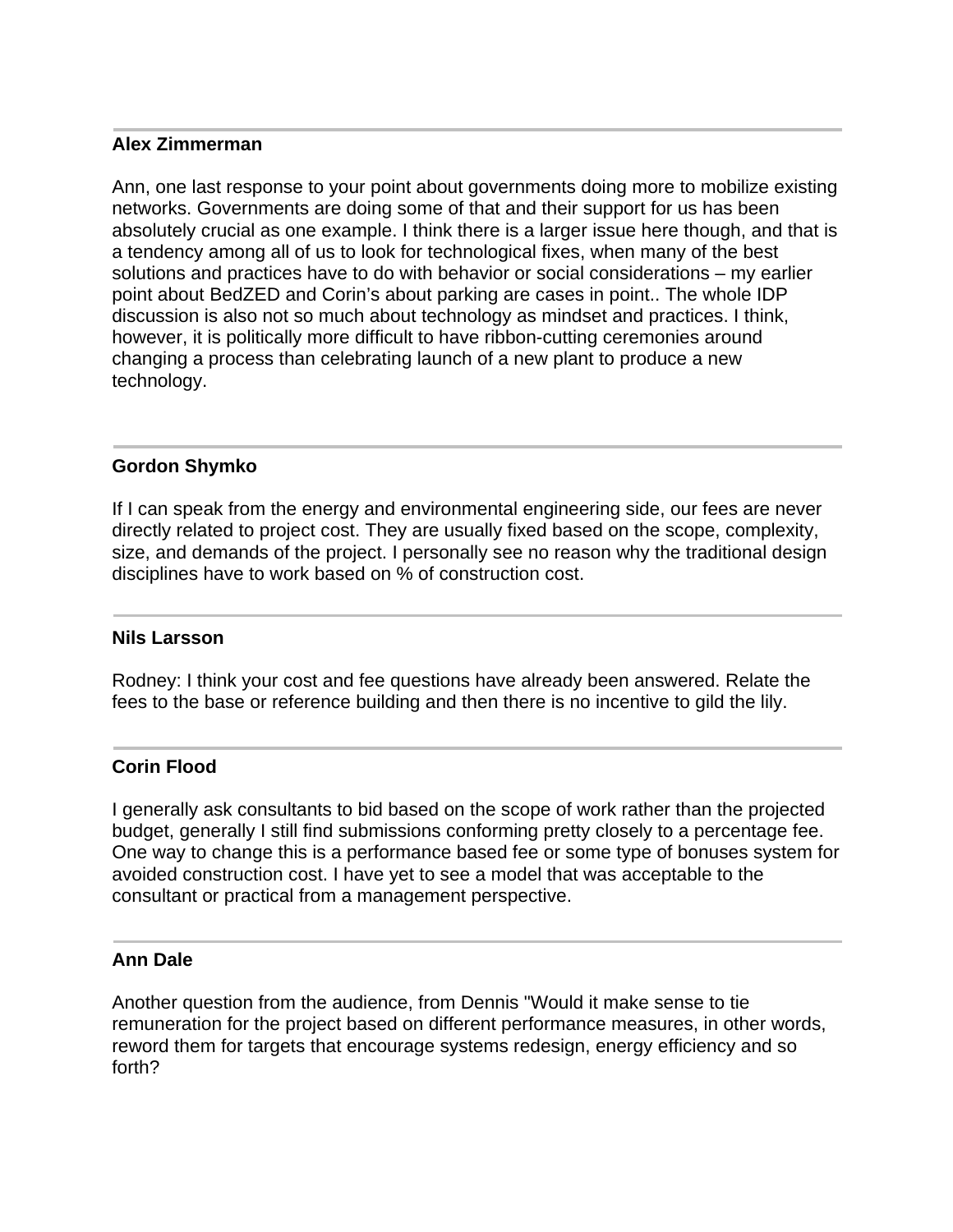## **Alex Zimmerman**

Reply to Dennis. In principle this is possible, but there is a significant time lag between when the design work is done and whether you know you have achieved those performance targets in reality, not just by design.

## **Rodney McDonald**

Nils, what do you do when professionals want to charge a premium for green design?

## **Nils Larsson**

There have been some experiments with bonus fees linked to measured performance, after the building is commissioned. It is a promising direction to go. The other side of the coin is presumably penalties if you don't reach the performance level.

## **Alex Zimmerman**

Rodney, a premium for green design may not be the wrong thing to do, depending on the level of performance achieved and benefits expected

## **Corin Flood**

I shared some thoughts with Rodney earlier this week, and have to agree with Alex that the tools, IDP amongst them, are only that-tools. Until we have a mindset that recognizes the abyss upon whose edge our society sits, we will not see substantive change in the way we approach development, technology or anything else to do with a consumer society.

The choice to go green is primarily an ethical decision, not an economic decision. If you are not there from a ethical or moral perspective, it doesn't matter how good the economics may look. The Bush camp would see reduced fossil fuel consumption as an affront to its corporate buddies therefore not a useful goal.

## **Paul Stevens**

I would agree with Corin's view that a bonus system with assignable targets for each phase of the project could be one model to use. This has been used in the building industry for years. It seems to work for construction managers, why not designers.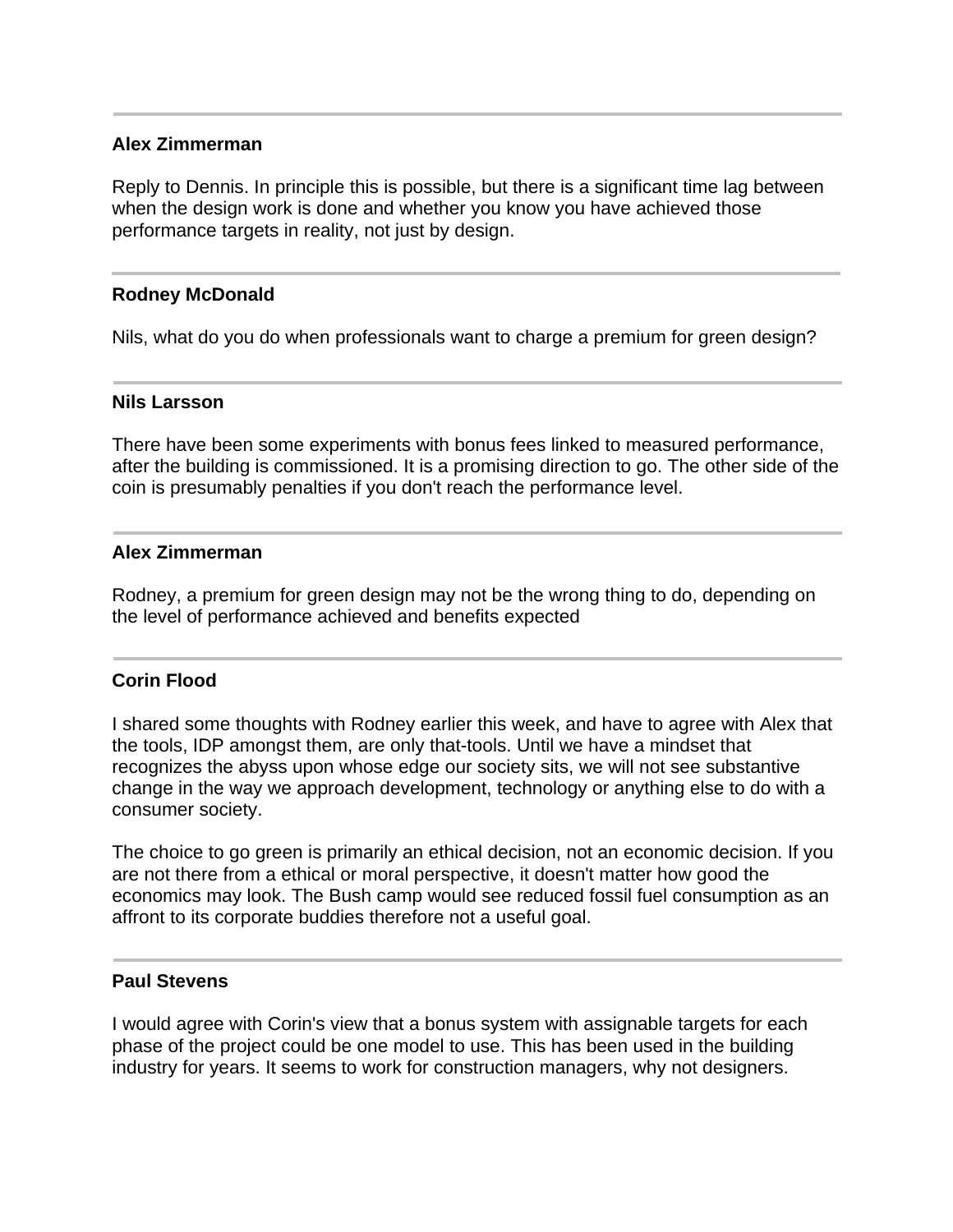# **Gordon Shymko**

I co-chair the New Construction Committee of the International Performance Measurement and Verification Protocol (IPMVP - www.ipmvp.org). We have been wrestling with this issue for the last 8 years. While we have produced a protocol for measuring and verifying the energy performance of new construction, the technical aspects are extremely complex and I seriously doubt if the "noise" could be separated from the core performance sufficiently to provide the basis for a legally binding performance-based fee agreement.

As Nils pointed out, this has already been tried. However, the feedback that we have received is that success has been questionable.

# **Corin Flood**

It would be hard to hold a consultant to a fee unless they managed the building, our experience at MEC is that the building performance has a lot to do with the diligence and objectives of the building manager and varies by significantly depending on who the manager is.

## **Nils Larsson**

Following on Gord's comment, a problem is that if you are going to have performancebased fees, then the building must be operated as intended.

This results in possible conflict and has (I believe) caused some lawsuits in the world of performance contracting.

## **Alex Zimmerman**

There are a couple of other motivators, Corin, in addition to ethics.

One is avoidance of regulation -current or anticipated. Another is opportunity, which is I think still vastly unexplored in this arena.

From my perspective it doesn't matter much which of the three gets people moving. As a former boss of mine was fond of saying - "the right thing done for the wrong reason's still the right thing to do"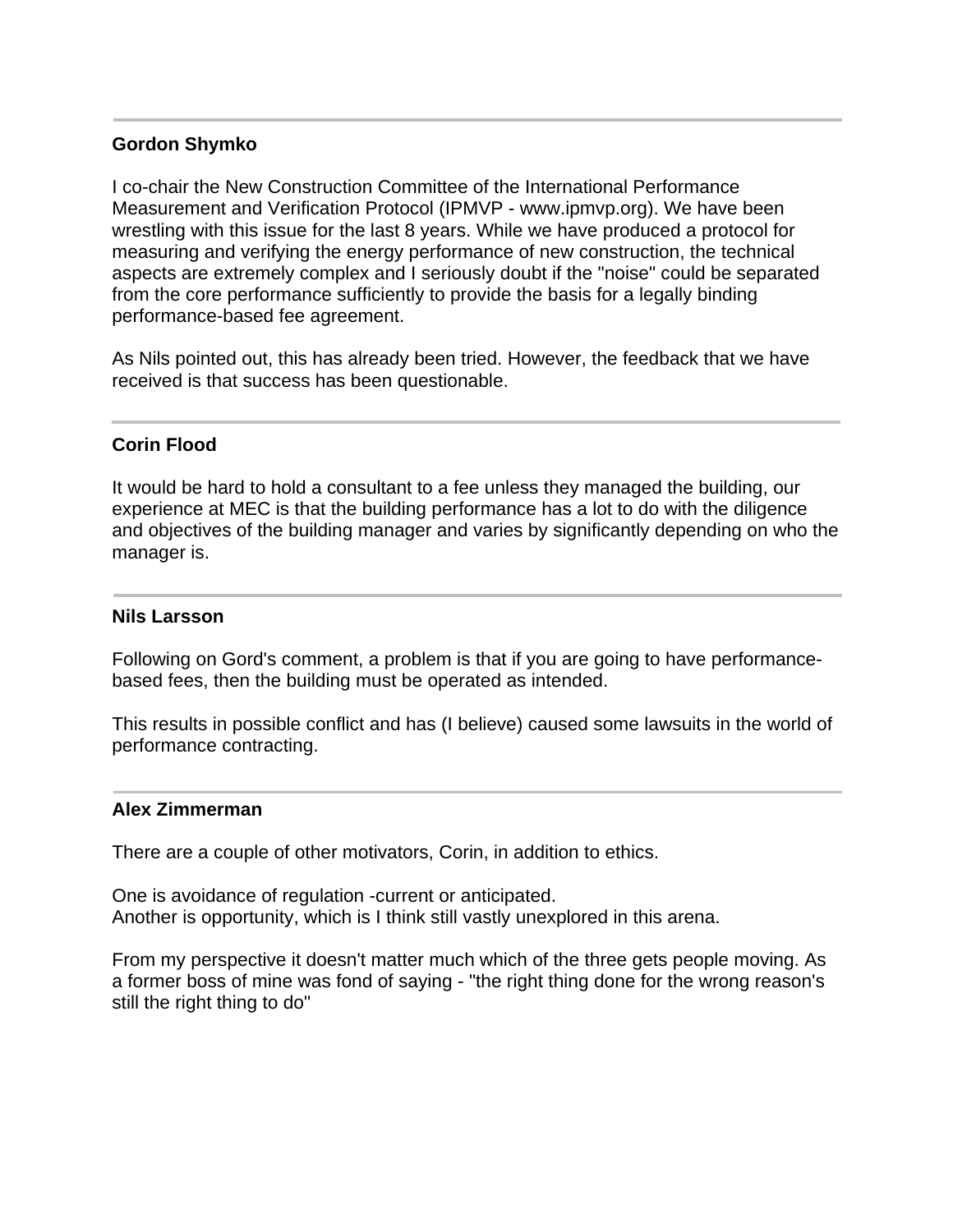## **Rodney McDonald**

On behalf of myself and Dr. Dale, thank you for joining us in this e-Dialogue on the economics of green buildings. Thank you for your time and commitment. This has been a very valuable and rich experience for me both academically and professionally. I have a clearer understanding of the distinction between green and sustainable building.

The discussion about economics challenges the general assumption in the marketplace the green costs more. It is evident that the process, and using an integrated process, is key to successful and cost effective green building.

I think that the choice to go green is both ethical and economic. I hope that my research will show how economic these buildings can be.

Thank you for these insights and for participating in my research.

Before we sign off, are there any concluding comments?

# **Gordon Shymko**

This has been a very unusual mode of communication, but great fun nonetheless! Thank you for the opportunity to participate and good luck in your work. Do not hesitate to call if I can be of further assistance.

# **Corin Flood**

Ditto Gordon's comment.

# **Alex Zimmerman**

As a concluding comment, I can do no better than to quote Red Green:

"Remember, we're all in this together!"

## **Nils Larsson**

It has been fun and worthwhile, despite some technology issues.